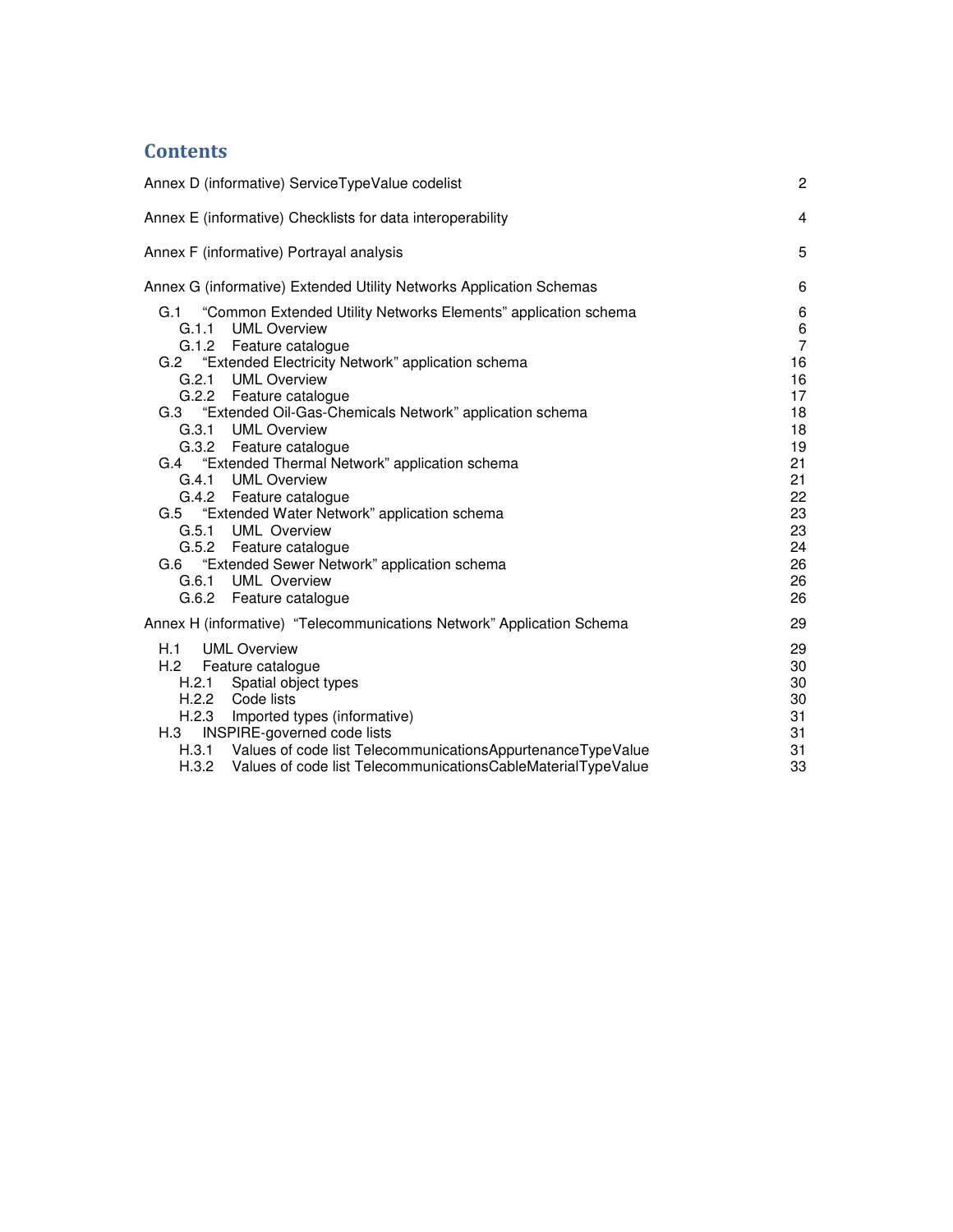## **Annex D (informative) ServiceTypeValue codelist**

## Note: Items in red originate directly from COFOG

| <b>Main group</b>                  | <b>First level</b>                                     | <b>Second level</b>            | <b>COFOG</b>     |
|------------------------------------|--------------------------------------------------------|--------------------------------|------------------|
|                                    |                                                        |                                |                  |
| public<br>administration<br>office |                                                        |                                |                  |
|                                    | general administration office                          |                                |                  |
|                                    | specialized administration office                      |                                |                  |
|                                    |                                                        |                                |                  |
| public order<br>and safety         |                                                        |                                | GF <sub>03</sub> |
|                                    | administration for public order and<br>safety          |                                |                  |
|                                    | police service                                         |                                | GF0301           |
|                                    | fire-protection service                                |                                | GF0302           |
|                                    |                                                        | fire station                   |                  |
|                                    |                                                        | siren                          |                  |
|                                    |                                                        | hydrant                        |                  |
|                                    |                                                        | anti-fire water provision      |                  |
|                                    |                                                        | fire detection and             |                  |
|                                    |                                                        | observation site               |                  |
|                                    | rescue service                                         |                                |                  |
|                                    |                                                        | rescue station                 |                  |
|                                    |                                                        | rescue helicopter landing site |                  |
|                                    |                                                        | marine rescue station          |                  |
|                                    | civil protection site                                  |                                |                  |
|                                    | emergency call point<br>standalone First Aid equipment |                                |                  |
|                                    | defence                                                |                                |                  |
|                                    |                                                        | barrack                        |                  |
|                                    |                                                        | camp                           |                  |
|                                    |                                                        |                                |                  |
| anvironmontal                      |                                                        |                                |                  |

| environmental<br>protection |                                                | GF <sub>05</sub> |
|-----------------------------|------------------------------------------------|------------------|
|                             | administration for environmental<br>protection |                  |
|                             | environmental education centre                 |                  |

| health |                                               |                              | GF <sub>07</sub> |
|--------|-----------------------------------------------|------------------------------|------------------|
|        | administration for health                     |                              |                  |
|        | medical products, appliances and<br>equipment |                              | GF0701           |
|        | outpatient service                            |                              | GF0702           |
|        |                                               | general medical service      | GF070201         |
|        |                                               | specialized medical services | GF070202         |
|        |                                               | paramedical service          | GF070204         |
|        | hospital service                              |                              | GF0703           |
|        |                                               | general hospital             |                  |
|        |                                               | specialized hospital         |                  |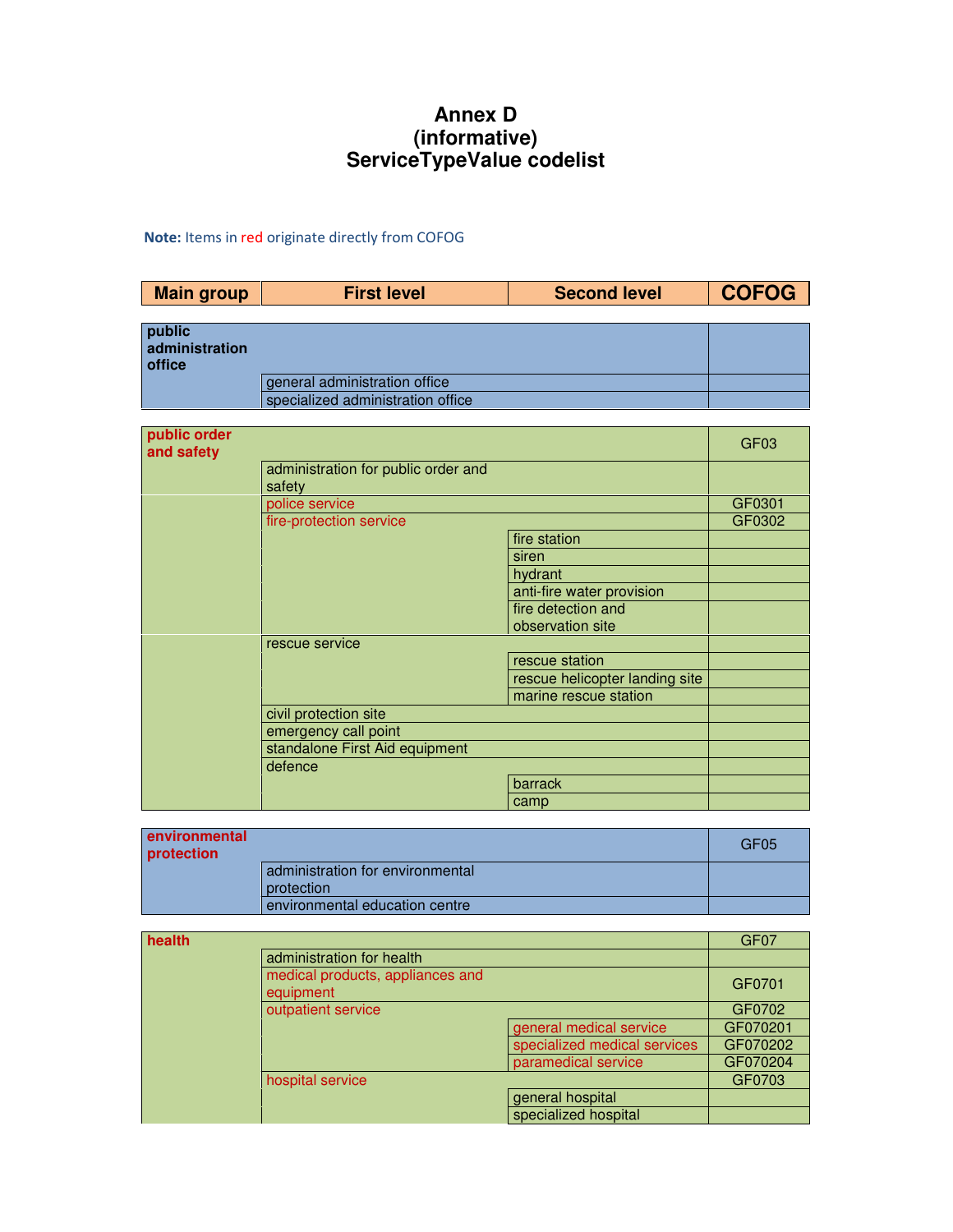| <b>Main group</b> | <b>First level</b>                | <b>Second level</b>                        | <b>COFOG</b> |
|-------------------|-----------------------------------|--------------------------------------------|--------------|
|                   |                                   | nursing and convalescent<br>l home service | GF070304     |
|                   | medical and diagnostic laboratory |                                            |              |

| education |                                    | GF <sub>09</sub> |
|-----------|------------------------------------|------------------|
|           | administration for education       |                  |
|           | early childhood education          |                  |
|           | primary education                  |                  |
|           | lower secondary education          |                  |
|           | upper secondary education          |                  |
|           | post-secondary non-tertiary        | GF0903           |
|           | education                          |                  |
|           | short-cycle tertiary education     |                  |
|           | bachelor or equivalent education   |                  |
|           | master or equivalent education     |                  |
|           | doctoral or equivalent education   |                  |
|           | education not elsewhere classified |                  |
|           | subsidiary services to education   | GF0906           |
|           |                                    |                  |

| social service |                                                   | GF <sub>10</sub> |
|----------------|---------------------------------------------------|------------------|
|                | administration for social protection              |                  |
|                | specialized<br>social<br>service of<br>protection |                  |
|                | housing                                           | GF1006           |
|                | child care service                                |                  |
|                | charity and counselling                           |                  |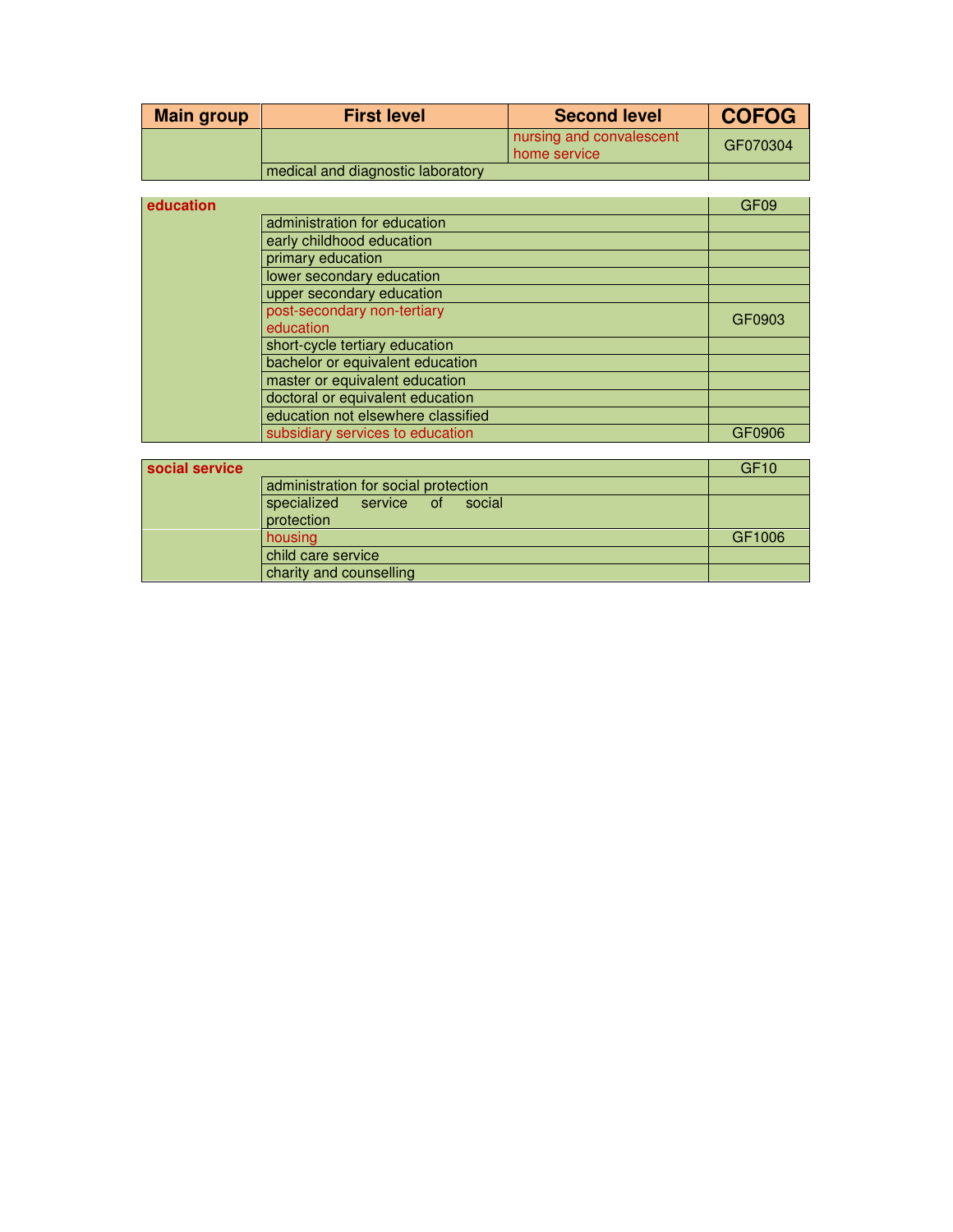## **Annex E**  (informative)

# **Checklists for data interoperability**

As mentioned in Annex F of the ""Data Specifications" Methodology for the development of data specifications", the TWG-US identified several user requirements for some sub-themes that are listed hereunder:

#### **C.1 User requirements for "Utility Networks"**

C.1.1 Checklist for Flemish (Belgium) Environment Agency

#### **C.2 User requirements for "Administrative and social governmental services"**

- C.2.1 Checklist for the Use case TWG\_US\_GD\_map\_case (ref. Annex B.1.2)
- C.2.2 Checklist for Spanish EIEL Database
- C.2.3 Checklist for Málaga (Spain) Province Council
- C.2.4 Checklist for French Statistical Environmental Observatory
- C.2.5 Checklist for German State's Administrations and Organizations concerned with security issues

#### **C.3 User requirements for "Waste Management"**

- C.3.1 Checklist for Austrian Environmental Data Management System EDM
- C.3.2 Checklist for Piemonte (Italy) Regional Waste Information System

Several tables, based on Annex F of the ""Data Specifications" Methodology for the development of data specifications" framework, have been developed, but due to the size of the current document, such requirement information will not be provided directly within the data specification. Anyway, interested persons can contact the TWG members to get it if wanted.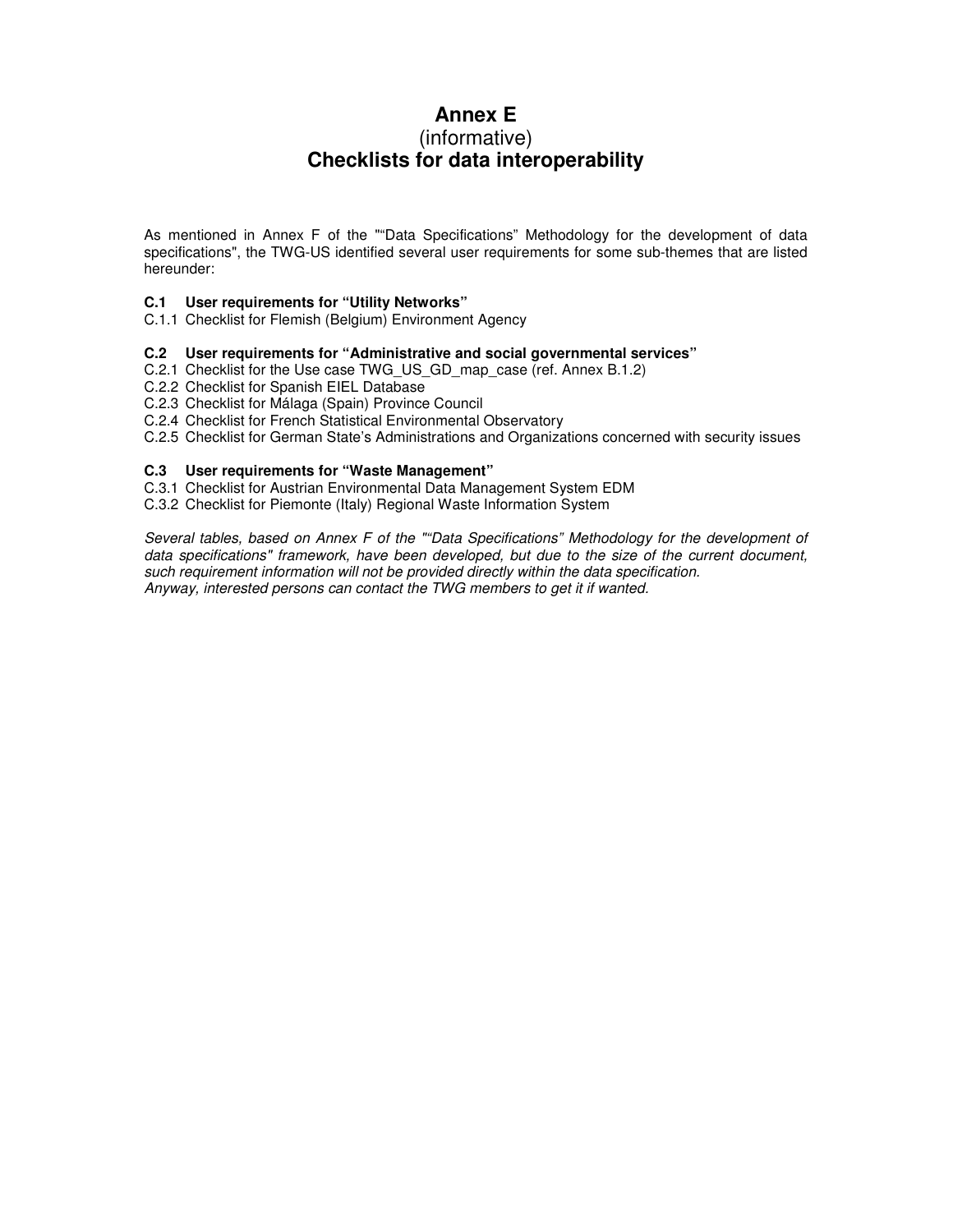## **Annex F**  (informative) **Portrayal analysis**

Unfortunately no European-wide accepted standard for map symbolisation exists, which could be applied for the more than 50 different service types of the administrative and social governmental services application schema.

In a bachelor thesis [Kaden 2011<sup>1</sup>] the great diversity of existing symbols in European geoportals and printed maps is shown. Figure E.1 contains some symbols, which are used for the portrayal of police stations:



#### **Figure F.1: Map symbols for police stations used in European geoportals and maps (sources see [Kaden 2011])**

Based on this survey, the TWG US has abstained from proposing a common style for the subtheme Governmental Services. The provision of a harmonized, widely accepted cartographic symbology of such a broad scope wasn't seen as a realistic aim. Instead of that a fine-grained layer structure according to the items of the ServiceTypeValue code list has been proposed (see chapter 11.1.1).

 $\overline{a}$ 

 $<sup>1</sup>$  [Kaden 2011]</sup>

Nancy Kaden: "Spezifikation von Darstellungsregeln für das INSPIRE-Thema "Versorgungswirtschaft und staatliche Dienste" (Bachelor Thesis) http://www2.htw-dresden.de/~fegis/DA/DA\_KADEN\_2011/Bachelorarbeit.pdf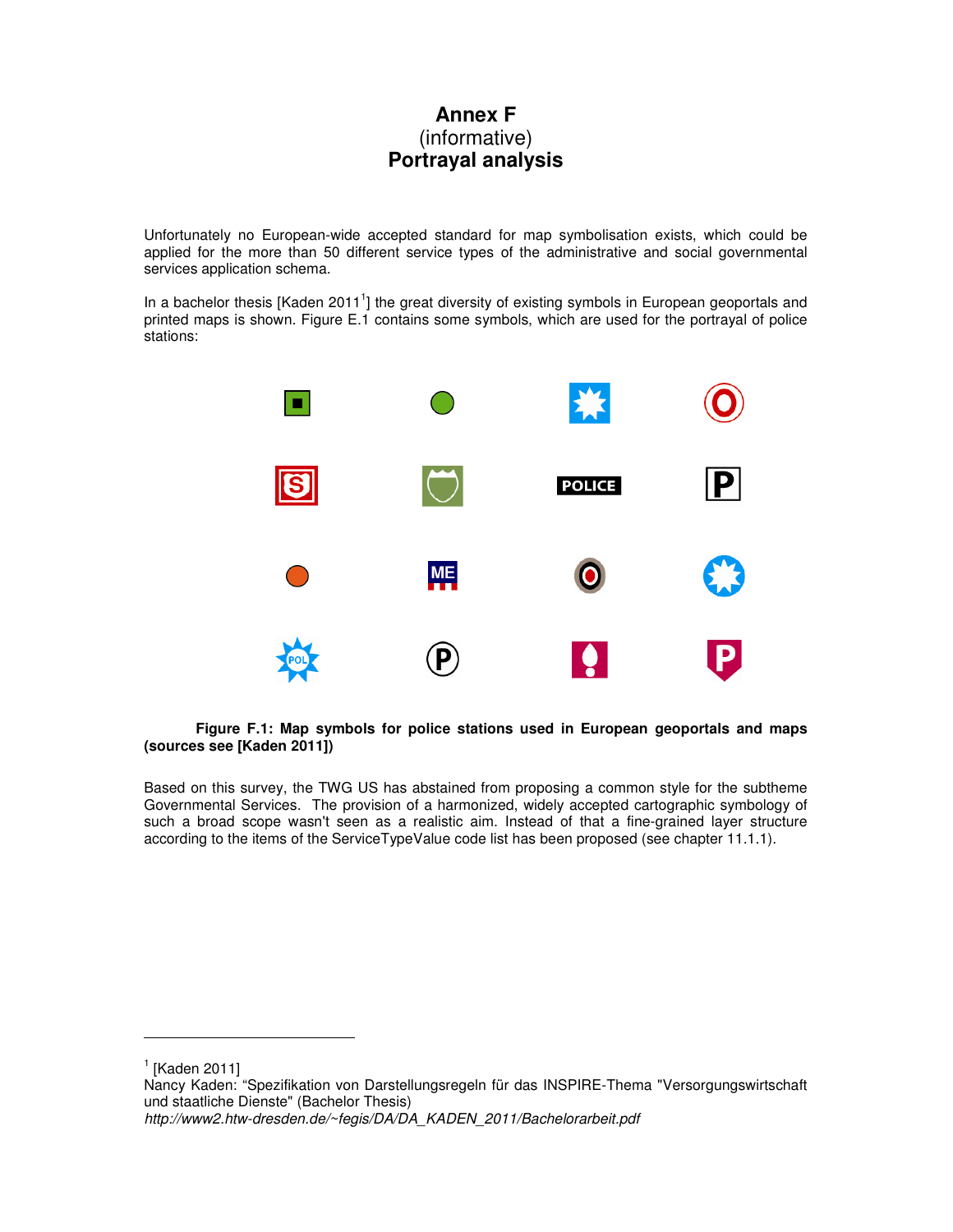## **Annex G**  (informative) **Extended Utility Networks Application Schemas**

## **G.1 "Common Extended Utility Networks Elements" application schema**

**G.1.1 UML Overview** 



**Figure 1 – UML class diagram: Overview of the "Extended Utility Networks - Extended Common Types"**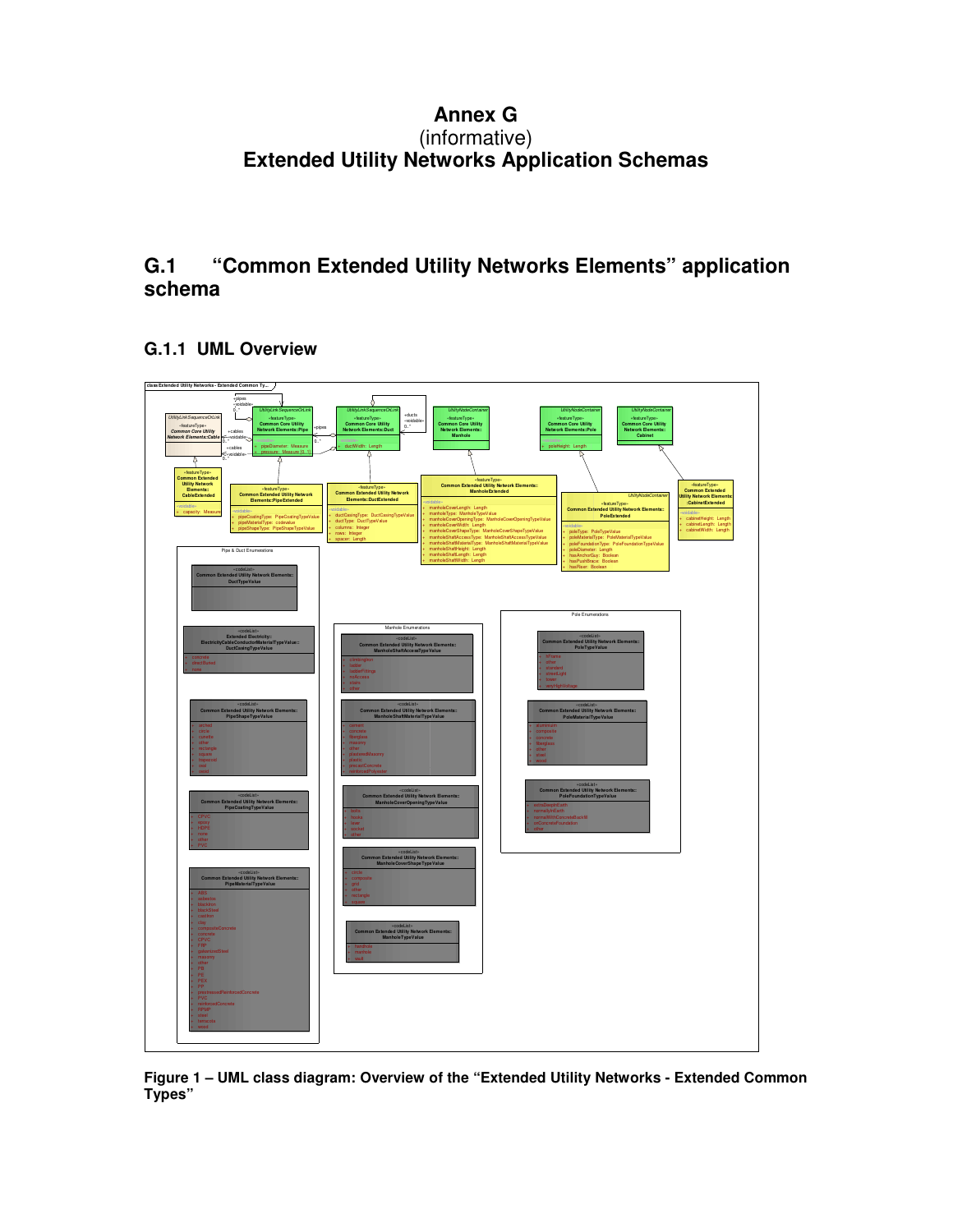## **G.1.2 Feature catalogue**

#### Feature catalogue metadata

| Application Schema | INSPIRE Application Schema Common Extended Utility Network<br><b>Elements</b> |
|--------------------|-------------------------------------------------------------------------------|
| Version number     | I3.0                                                                          |

#### Types defined in the feature catalogue

| <b>Type</b>                   | Package                                         | <b>Stereotypes</b> |
|-------------------------------|-------------------------------------------------|--------------------|
| CabinetExtended               | Common Extended Utility Network Elements        | «featureType»      |
| CableExtended                 | Common Extended Utility Network Elements        | «featureType»      |
| <b>DuctExtended</b>           | Common Extended Utility Network Elements        | «featureType»      |
| DuctTypeValue                 | <b>Common Extended Utility Network Elements</b> | «codeList»         |
| ManholeCoverOpeningTypeValue  | Common Extended Utility Network Elements        | «codeList»         |
| ManholeCoverShapeTypeValue    | Common Extended Utility Network Elements        | «codeList»         |
| ManholeExtended               | <b>Common Extended Utility Network Elements</b> | «featureType»      |
| ManholeShaftAccessTypeValue   | Common Extended Utility Network Elements        | «codeList»         |
| ManholeShaftMaterialTypeValue | Common Extended Utility Network Elements        | «codeList»         |
| ManholeTypeValue              | <b>Common Extended Utility Network Elements</b> | «codeList»         |
| PipeCoatingTypeValue          | <b>Common Extended Utility Network Elements</b> | «codeList»         |
| PipeExtended                  | Common Extended Utility Network Elements        | «featureType»      |
| PipeMaterialTypeValue         | Common Extended Utility Network Elements        | «codeList»         |
| PipeShapeTypeValue            | Common Extended Utility Network Elements        | «codeList»         |
| PoleExtended                  | Common Extended Utility Network Elements        | «featureType»      |
| PoleFoundationTypeValue       | Common Extended Utility Network Elements        | «codeList»         |
| PoleMaterialTypeValue         | <b>Common Extended Utility Network Elements</b> | «codeList»         |
| PoleTypeValue                 | Common Extended Utility Network Elements        | «codeList»         |

## **G.1.2.1 Spatial object types**

G.1.2.1.1 CabinetExtended

### **CabinetExtended**

| Name:        | Cabinet (Extended)                                               |
|--------------|------------------------------------------------------------------|
| Subtype of:  | Cabinet                                                          |
| Definition:  | Extends the Cabinet feature in the Core Utility Network Profile. |
| Stereotypes: | «featureType»                                                    |
|              |                                                                  |

#### Attribute: cabinetHeight

| Value type:   | Lenath                                                                                                                         |
|---------------|--------------------------------------------------------------------------------------------------------------------------------|
| Definition:   | The height of the cabinet.                                                                                                     |
| Description:  | The height is the vertical extend measuring accross the object - in this case, the<br>cabinet - at right angles to the lenght. |
| Multiplicity: |                                                                                                                                |
| Stereotypes:  | «voidable»                                                                                                                     |

#### Attribute: cabinetLength

| Value type:   | Length                                                                           |
|---------------|----------------------------------------------------------------------------------|
| Definition:   | The lenght of the cabinet.                                                       |
| Description:  | Lenght refers to the longest dimension of an object - in this case, the cabinet. |
| Multiplicity: |                                                                                  |
| Stereotypes:  | «voidable»                                                                       |
|               |                                                                                  |

#### Attribute: cabinetWidth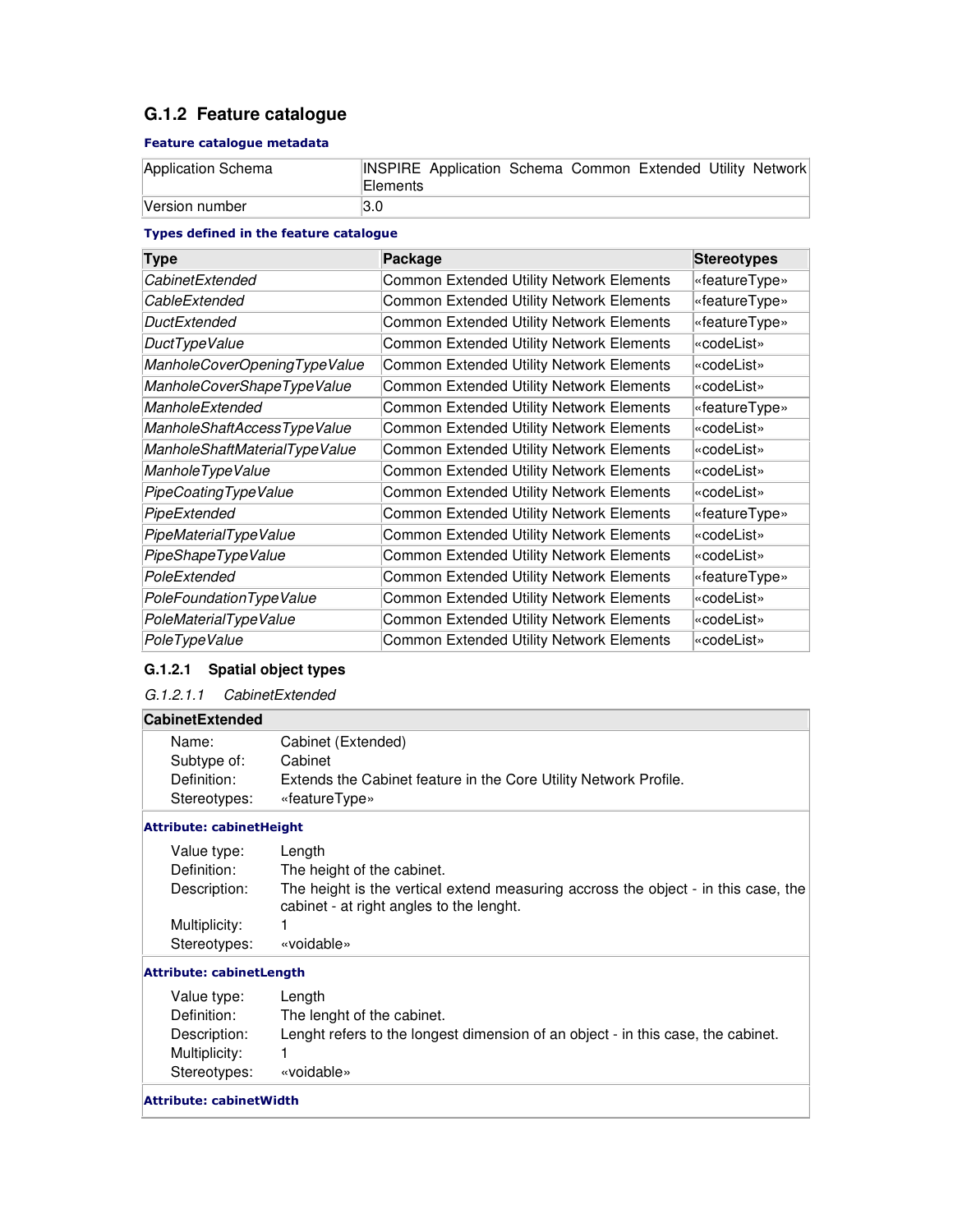### **CabinetExtended**

| Value type:   | Lenath                                                                         |
|---------------|--------------------------------------------------------------------------------|
| Definition:   | The width of the cabinet.                                                      |
| Description:  | The measurement of the object - in this case, the cabinet - from side to side. |
| Multiplicity: |                                                                                |
| Stereotypes:  | «voidable»                                                                     |

### G.1.2.1.2 CableExtended

### **CableExtended**

| Name:        | Cable (Extended)                                               |
|--------------|----------------------------------------------------------------|
| Subtype of:  | Cable                                                          |
| Definition:  | Extends the Cable feature in the Core Utility Network Profile. |
| Stereotypes: | «featureType»                                                  |
|              |                                                                |

#### Attribute: capacity

| Value type:   | Measure    |
|---------------|------------|
| Multiplicity: |            |
| Stereotypes:  | «voidable» |

### G.1.2.1.3 DuctExtended

| Duct (Extended)<br>Name:                                                     |  |
|------------------------------------------------------------------------------|--|
| Subtype of:<br>Duct                                                          |  |
| Extends the Duct feature in the Core Utility Network Profile.<br>Definition: |  |
| Stereotypes:<br>«featureType»                                                |  |

#### Attribute: ductCasingType

| Value type:   | DuctCasingTypeValue      |
|---------------|--------------------------|
| Definition:   | Type of the Duct casing. |
| Multiplicity: | 1                        |
| Stereotypes:  | «voidable»               |

#### Attribute: ductType

| Value type:   | DuctTypeValue     |
|---------------|-------------------|
| Definition:   | Type of the Duct. |
| Multiplicity: |                   |
| Stereotypes:  | «voidable»        |

#### Attribute: columns

| Value type:   | Integer                 |
|---------------|-------------------------|
| Definition:   | Number of pipe columns. |
| Multiplicity: | 1                       |
| Stereotypes:  | «voidable»              |

#### Attribute: rows

| Value type:   | Integer              |
|---------------|----------------------|
| Definition:   | Number of pipe rows. |
| Multiplicity: | 1                    |
| Stereotypes:  | «voidable»           |

#### Attribute: spacer

| Value type:   | Length                                         |
|---------------|------------------------------------------------|
| Definition:   | Spacer size, in case there's built-in spacers. |
| Multiplicity: |                                                |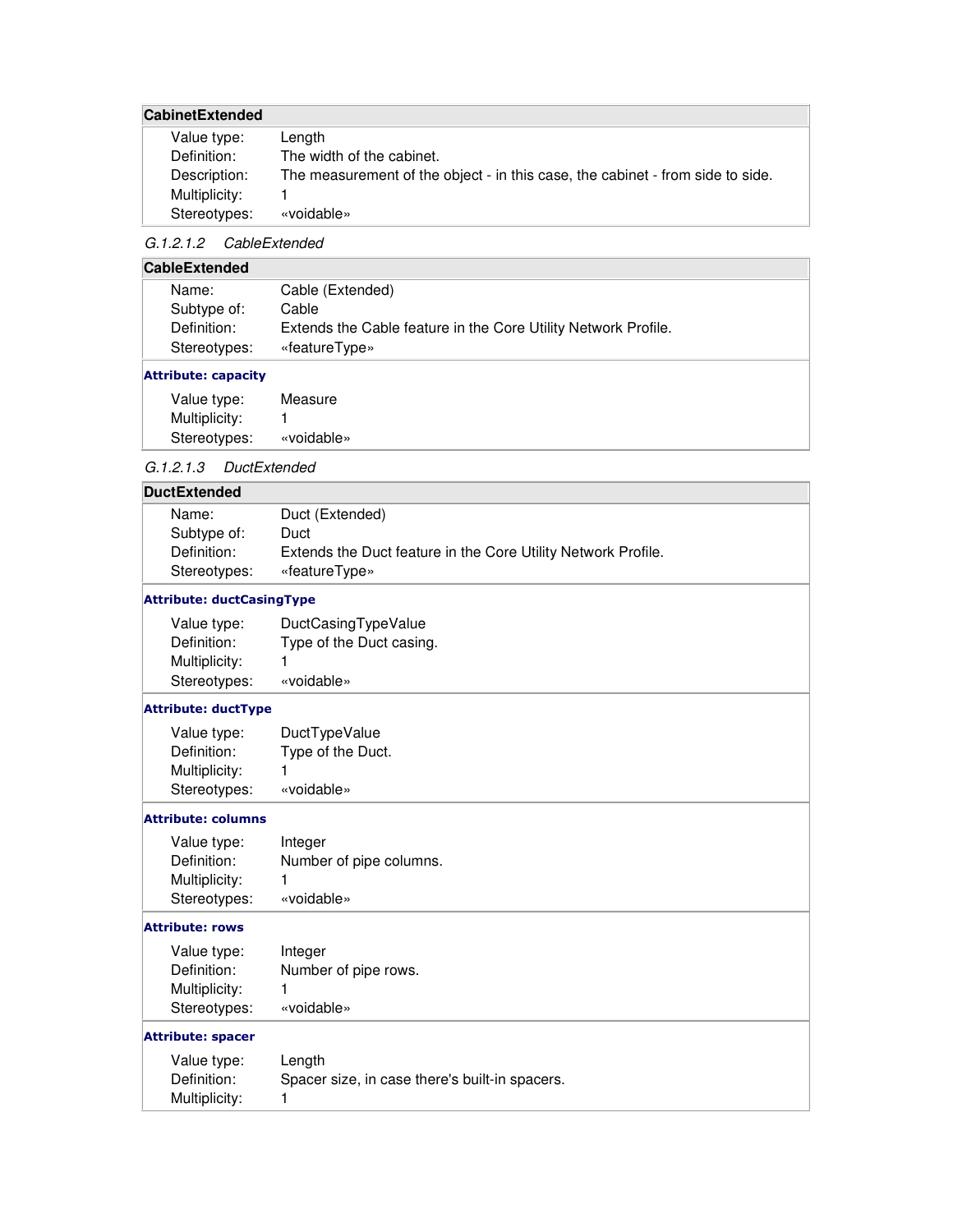### **DuctExtended**

Stereotypes: «voidable»

### G.1.2.1.4 ManholeExtended

### **ManholeExtended**

| Name:        | Manhole (Extended)                                               |
|--------------|------------------------------------------------------------------|
| Subtype of:  | Manhole                                                          |
| Definition:  | Extends the Manhole feature in the Core Utility Network Profile. |
| Stereotypes: | «featureType»                                                    |

#### Attribute: manholeCoverLength

| Value type:   | Length                                                                                    |
|---------------|-------------------------------------------------------------------------------------------|
| Definition:   | The lenght of the manhole cover.                                                          |
| Description:  | Lenght refers to the longest dimension of an object - in this case, the manhole<br>cover. |
| Multiplicity: |                                                                                           |
| Stereotypes:  | «voidable»                                                                                |

#### Attribute: manholeType

| Value type:   | ManholeTypeValue     |
|---------------|----------------------|
| Definition:   | Type of the manhole. |
| Multiplicity: |                      |
| Stereotypes:  | «voidable»           |

#### Attribute: manholeCoverOpeningType

| Value type:   | ManholeCoverOpeningTypeValue |
|---------------|------------------------------|
| Definition:   | Manhole cover opening.       |
| Multiplicity: |                              |
| Stereotypes:  | «voidable»                   |

#### Attribute: manholeCoverWidth

| Value type:<br>Definition: | Length<br>The width of the manhole cover.                                               |
|----------------------------|-----------------------------------------------------------------------------------------|
| Description:               | The measurement of the object - in this case, the manhole cover - from side to<br>side. |
| Multiplicity:              |                                                                                         |
| Stereotypes:               | «voidable»                                                                              |

#### Attribute: manholeCoverShapeType

| Value type:   | ManholeCoverShapeTypeValue |
|---------------|----------------------------|
| Definition:   | Manhole cover shape.       |
| Multiplicity: |                            |
| Stereotypes:  | «voidable»                 |

#### Attribute: manholeShaftAccessType

| Value type:   | ManholeShaftAccessTypeValue |
|---------------|-----------------------------|
| Definition:   | Manhole shaft access.       |
| Multiplicity: |                             |
| Stereotypes:  | «voidable»                  |

#### Attribute: manholeShaftMaterialType

| Value type:   | ManholeShaftMaterialTypeValue |
|---------------|-------------------------------|
| Definition:   | Manhole shaft material.       |
| Multiplicity: |                               |
| Stereotypes:  | «voidable»                    |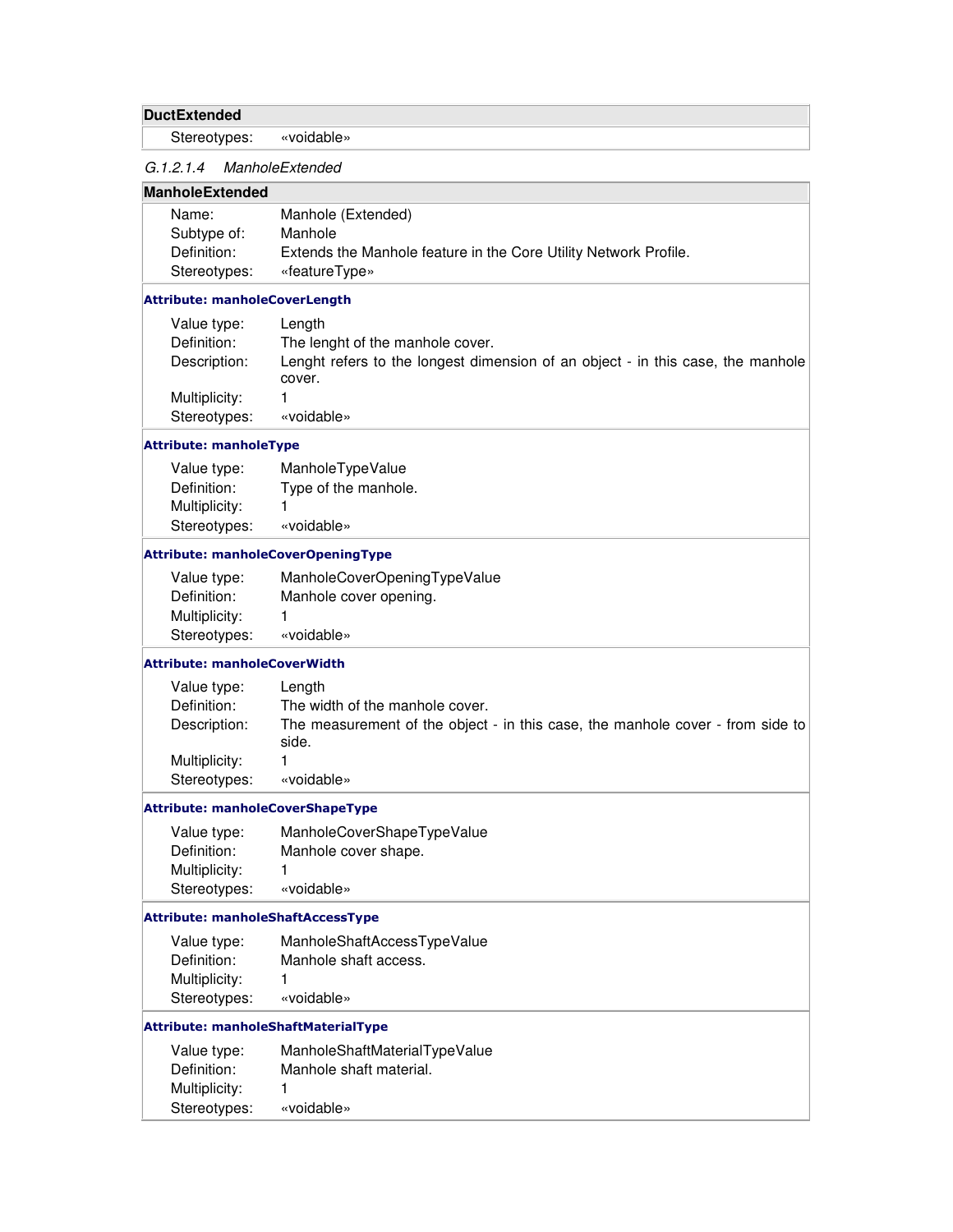### **ManholeExtended**

#### Attribute: manholeShaftHeight

| Value type:   | Length                |
|---------------|-----------------------|
| Definition:   | Manhole shaft height. |
| Multiplicity: | 1                     |
| Stereotypes:  | «voidable»            |

#### Attribute: manholeShaftLength

| Value type:   | Length                |
|---------------|-----------------------|
| Definition:   | Manhole shaft length. |
| Multiplicity: | 1                     |
| Stereotypes:  | «voidable»            |

#### Attribute: manholeShaftWidth

| Value type:   | Length               |
|---------------|----------------------|
| Definition:   | Manhole shaft width. |
| Multiplicity: |                      |
| Stereotypes:  | «voidable»           |

### G.1.2.1.5 PipeExtended

#### **PipeExtended**

| Name:        | Pipe (Extended)                                               |
|--------------|---------------------------------------------------------------|
| Subtype of:  | Pipe                                                          |
| Definition:  | Extends the Pipe feature in the Core Utility Network Profile. |
| Stereotypes: | «featureType»                                                 |

#### Attribute: pipeCoatingType

| Value type:   | PipeCoatingTypeValue |
|---------------|----------------------|
| Definition:   | Pipe coating.        |
| Multiplicity: |                      |
| Stereotypes:  | «voidable»           |

#### Attribute: pipeMaterialType

| Value type:   | codevalue      |
|---------------|----------------|
| Definition:   | Pipe material. |
| Multiplicity: | 1              |
| Stereotypes:  | «voidable»     |

#### Attribute: pipeShapeType

| Value type:   | PipeShapeTypeValue |
|---------------|--------------------|
| Definition:   | Pipe shape.        |
| Multiplicity: |                    |
| Stereotypes:  | «voidable»         |

#### G.1.2.1.6 PoleExtended

#### **PoleExtended**

| Name:        | Pole (Extended)                                               |
|--------------|---------------------------------------------------------------|
| Subtype of:  | PoleUtilityNodeContainer                                      |
| Definition:  | Extends the Pole feature in the Core Utility Network Profile. |
| Stereotypes: | «featureType»                                                 |
|              |                                                               |

#### Attribute: poleType

| Value type: | PoleTypeValue     |
|-------------|-------------------|
| Definition: | Type of the pole. |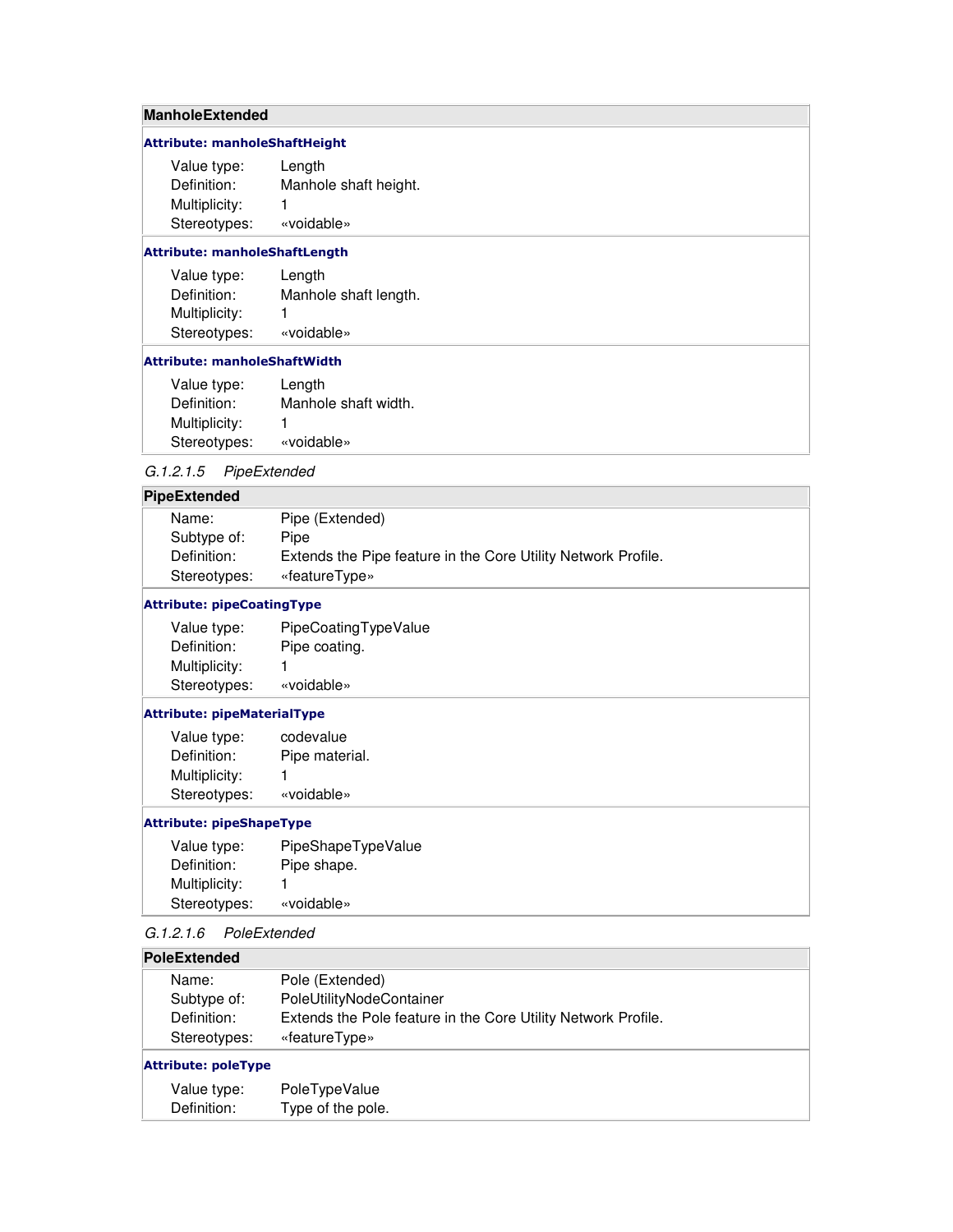## **PoleExtended**

Multiplicity: 1 Stereotypes: «voidable»

## Attribute: poleMaterialType

| Value type:   | PoleMaterialTypeValue |
|---------------|-----------------------|
| Definition:   | Pole material.        |
| Multiplicity: | 1                     |
| Stereotypes:  | «voidable»            |

#### Attribute: poleFoundationType

| Value type:   | PoleFoundationTypeValue |
|---------------|-------------------------|
| Definition:   | Pole foundation type.   |
| Multiplicity: |                         |
| Stereotypes:  | «voidable»              |

### Attribute: poleDiameter

| Value type:   | Length                |
|---------------|-----------------------|
| Definition:   | Diameter of the pole. |
| Multiplicity: | 1                     |
| Stereotypes:  | «voidable»            |

#### Attribute: hasAnchorGuy

| Value type:   | <b>Boolean</b>                                                                                                                                                                                                                                                                                                                                                                                                                                                                                                                                                  |
|---------------|-----------------------------------------------------------------------------------------------------------------------------------------------------------------------------------------------------------------------------------------------------------------------------------------------------------------------------------------------------------------------------------------------------------------------------------------------------------------------------------------------------------------------------------------------------------------|
| Definition:   | Indicates whether a pole has anchor guy.                                                                                                                                                                                                                                                                                                                                                                                                                                                                                                                        |
| Description:  | An anchor guy is a wire or set of wires running from the top of the pole to an<br>anchor installed in the ground and consists of wires, appropriate fastenings and<br>the anchor. The anchor guy is usually installed at a distance from the pole that is<br>0.25 to 1.5 of the height of the attachment such that the slope is about 1:1.<br>Sidewalk guys have a horizontal strut that is attached about halfway down the<br>pole to provide pedestrian clearance. The guy runs from the top of the pole to the<br>top of the strut, then down to the anchor. |
| Multiplicity: |                                                                                                                                                                                                                                                                                                                                                                                                                                                                                                                                                                 |
| Stereotypes:  | «voidable»                                                                                                                                                                                                                                                                                                                                                                                                                                                                                                                                                      |

#### Attribute: hasPushBrace

| Value type:   | <b>Boolean</b>                                                                                                                                                                                                                                                                                                                                                                            |
|---------------|-------------------------------------------------------------------------------------------------------------------------------------------------------------------------------------------------------------------------------------------------------------------------------------------------------------------------------------------------------------------------------------------|
| Definition:   | Indicates whether a pole has push braces.                                                                                                                                                                                                                                                                                                                                                 |
| Description:  | Pushbraces support or brace a pole when it is not feasible to use an anchor guy.<br>A pushbrace is a pole or other member that is placed at an angle to help support<br>the unbalanced pole and is often used on the inside curve of mountain roads.<br>The poles that pushbraces support are grouped into classes based on their<br>circumference 6 feet from the butt of the structure. |
| Multiplicity: |                                                                                                                                                                                                                                                                                                                                                                                           |
| Stereotypes:  | «voidable»                                                                                                                                                                                                                                                                                                                                                                                |

#### Attribute: hasRiser

| Value type:<br>Definition: | <b>Boolean</b><br>Indicates whether a pole has risers.                                                                                                                            |
|----------------------------|-----------------------------------------------------------------------------------------------------------------------------------------------------------------------------------|
| Description:               | A riser is a cylindrical or channel enclosure attached to a pole or structure to<br>provide protection for underground conduit as it transitions from overhead to<br>underground. |
| Multiplicity:              |                                                                                                                                                                                   |
| Stereotypes:               | «voidable»                                                                                                                                                                        |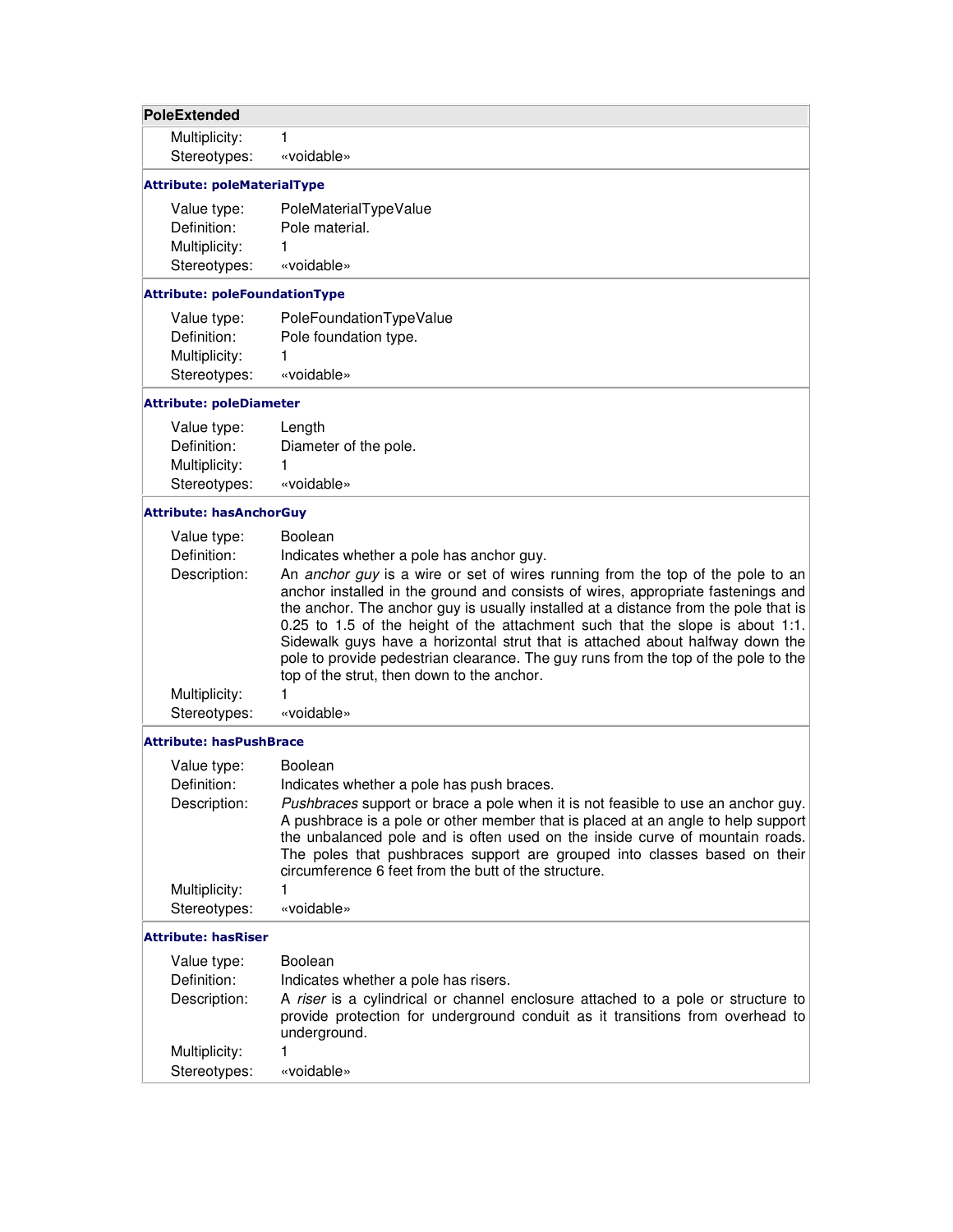### **G.1.2.2 Code lists**

| <b>DuctTypeValue</b> |                                                                                                                                                                                                                            |  |
|----------------------|----------------------------------------------------------------------------------------------------------------------------------------------------------------------------------------------------------------------------|--|
| Name:                | Duct type value (Extended)                                                                                                                                                                                                 |  |
| Definition:          | Codelist containing a classification of duct types.                                                                                                                                                                        |  |
| Extensibility:       | open                                                                                                                                                                                                                       |  |
| Identifier:          | http://inspire.ec.europa.eu/codelist/US/DuctTypeValue                                                                                                                                                                      |  |
| Values:              | The allowed values for this code list comprise the values specified in Annex C<br>and additional values at any level defined by data providers. Annex C includes<br>recommended values that may be used by data providers. |  |

#### G.1.2.2.2 ManholeCoverOpeningTypeValue

|                | ManholeCoverOpeningTypeValue                                                                                                                                       |  |  |
|----------------|--------------------------------------------------------------------------------------------------------------------------------------------------------------------|--|--|
| Name:          | Manhole cover opening type value (Extended)                                                                                                                        |  |  |
| Definition:    | Codelist containing a classification of manhole cover opening types.                                                                                               |  |  |
| Extensibility: | any                                                                                                                                                                |  |  |
| Identifier:    | http://inspire.ec.europa.eu/codelist/US/ManholeCoverOpeningTypeValue                                                                                               |  |  |
| Values:        | The allowed values for this code list comprise any values defined by data<br>providers. Annex C includes recommended values that may be used by data<br>providers. |  |  |

#### G.1.2.2.3 ManholeCoverShapeTypeValue

## **ManholeCoverShapeTypeValue**

| Name:          | Manhole cover shape type value (Extended)                                                                                                                          |
|----------------|--------------------------------------------------------------------------------------------------------------------------------------------------------------------|
| Definition:    | Codelist containing a classification of manhole cover shape types.                                                                                                 |
| Extensibility: | anv                                                                                                                                                                |
| Identifier:    | http://inspire.ec.europa.eu/codelist/US/ManholeCoverShapeTypeValue                                                                                                 |
| Values:        | The allowed values for this code list comprise any values defined by data<br>providers. Annex C includes recommended values that may be used by data<br>providers. |

### G.1.2.2.4 ManholeShaftAccessTypeValue

| <b>ManholeShaftAccessTypeValue</b> |  |  |  |
|------------------------------------|--|--|--|
|                                    |  |  |  |

| Name:          | Manhole shaft access type value (Extended)                                |
|----------------|---------------------------------------------------------------------------|
| Definition:    | Codelist containing a classification of manhole shaft access types.       |
| Extensibility: | anv                                                                       |
| Identifier:    | http://inspire.ec.europa.eu/codelist/US/ManholeShaftAccessTypeValue       |
| Values:        | The allowed values for this code list comprise any values defined by data |
|                | providers. Annex C includes recommended values that may be used by data   |
|                | providers.                                                                |

#### G.1.2.2.5 ManholeShaftMaterialTypeValue

#### **ManholeShaftMaterialTypeValue**

| Name:          | Manhole shaft material type value (Extended)                                                                                                                       |
|----------------|--------------------------------------------------------------------------------------------------------------------------------------------------------------------|
| Definition:    | Codelist containing a classification of manhole shaft material types.                                                                                              |
| Extensibility: | anv                                                                                                                                                                |
| Identifier:    | http://inspire.ec.europa.eu/codelist/US/ManholeShaftMaterialTypeValue                                                                                              |
| Values:        | The allowed values for this code list comprise any values defined by data<br>providers. Annex C includes recommended values that may be used by data<br>providers. |

| G.1.2.2.6 | ManholeTypeValue |
|-----------|------------------|
|-----------|------------------|

## **ManholeTypeValue**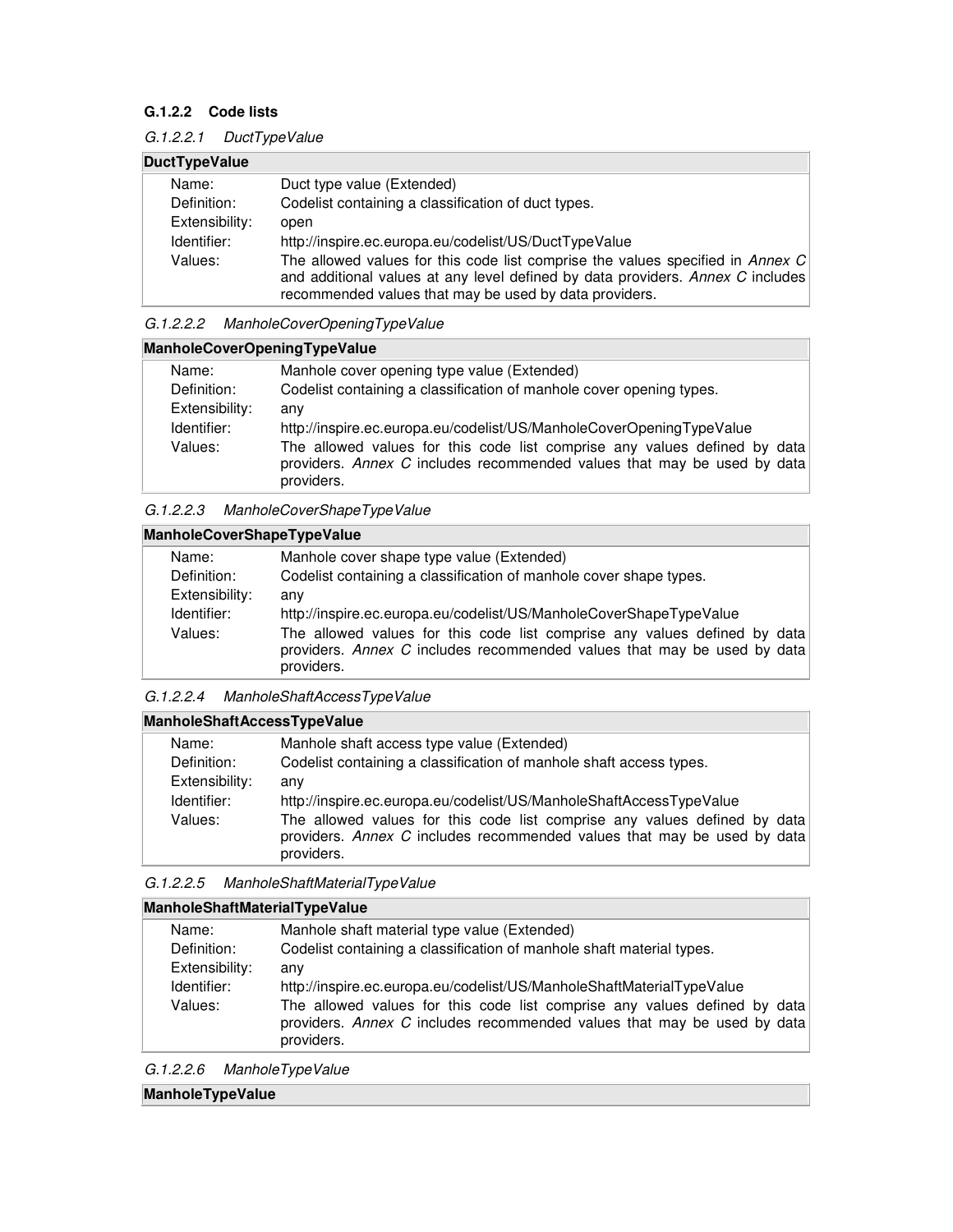## **ManholeTypeValue**

| Name:          | Manhole type value (Extended)                                                                                                                                      |
|----------------|--------------------------------------------------------------------------------------------------------------------------------------------------------------------|
| Definition:    | Codelist containing a classification of manhole types.                                                                                                             |
| Extensibility: | anv                                                                                                                                                                |
| Identifier:    | http://inspire.ec.europa.eu/codelist/US/ManholeTypeValue                                                                                                           |
| Values:        | The allowed values for this code list comprise any values defined by data<br>providers. Annex C includes recommended values that may be used by data<br>providers. |

G.1.2.2.7 PipeCoatingTypeValue

## **PipeCoatingTypeValue**

| Name:          | Pipe coating type value (Extended)                                                                                                                                 |
|----------------|--------------------------------------------------------------------------------------------------------------------------------------------------------------------|
| Definition:    | Codelist containing a classification of pipe coating types.                                                                                                        |
| Extensibility: | any                                                                                                                                                                |
| Identifier:    | http://inspire.ec.europa.eu/codelist/US/PipeCoatingTypeValue                                                                                                       |
| Values:        | The allowed values for this code list comprise any values defined by data<br>providers. Annex C includes recommended values that may be used by data<br>providers. |
|                |                                                                                                                                                                    |

G.1.2.2.8 PipeMaterialTypeValue

## **PipeMaterialTypeValue**

| Name:          | Pipe material type value (Extended)                                                                                                                                |
|----------------|--------------------------------------------------------------------------------------------------------------------------------------------------------------------|
| Definition:    | Codelist containing a classification of pipe material types.                                                                                                       |
| Extensibility: | anv                                                                                                                                                                |
| Identifier:    | http://inspire.ec.europa.eu/codelist/US/PipeMaterialTypeValue                                                                                                      |
| Values:        | The allowed values for this code list comprise any values defined by data<br>providers. Annex C includes recommended values that may be used by data<br>providers. |

#### G.1.2.2.9 PipeShapeTypeValue

## **PipeShapeTypeValue**

| Name:          | Pipe shape type value (Extended)                                          |  |  |
|----------------|---------------------------------------------------------------------------|--|--|
| Definition:    | Codelist containing a classification of pipe shape types.                 |  |  |
| Extensibility: | anv                                                                       |  |  |
| Identifier:    | http://inspire.ec.europa.eu/codelist/US/PipeShapeTypeValue                |  |  |
| Values:        | The allowed values for this code list comprise any values defined by data |  |  |
|                | providers. Annex C includes recommended values that may be used by data   |  |  |
|                | providers.                                                                |  |  |

| PoleFoundationTypeValue |                                                                                                                                                                    |  |  |
|-------------------------|--------------------------------------------------------------------------------------------------------------------------------------------------------------------|--|--|
| Name:                   | Pole foundation type value (Extended)                                                                                                                              |  |  |
| Definition:             | Codelist containing a classification of pole foundation types.                                                                                                     |  |  |
| Extensibility:          | any                                                                                                                                                                |  |  |
| Identifier:             | http://inspire.ec.europa.eu/codelist/US/PoleFoundationTypeValue                                                                                                    |  |  |
| Values:                 | The allowed values for this code list comprise any values defined by data<br>providers. Annex C includes recommended values that may be used by data<br>providers. |  |  |

## **PoleMaterialTypeValue**

| .              |                                                              |  |
|----------------|--------------------------------------------------------------|--|
| Name:          | Pole material type value (Extended)                          |  |
| Definition:    | Codelist containing a classification of pole material types. |  |
| Extensibility: | anv                                                          |  |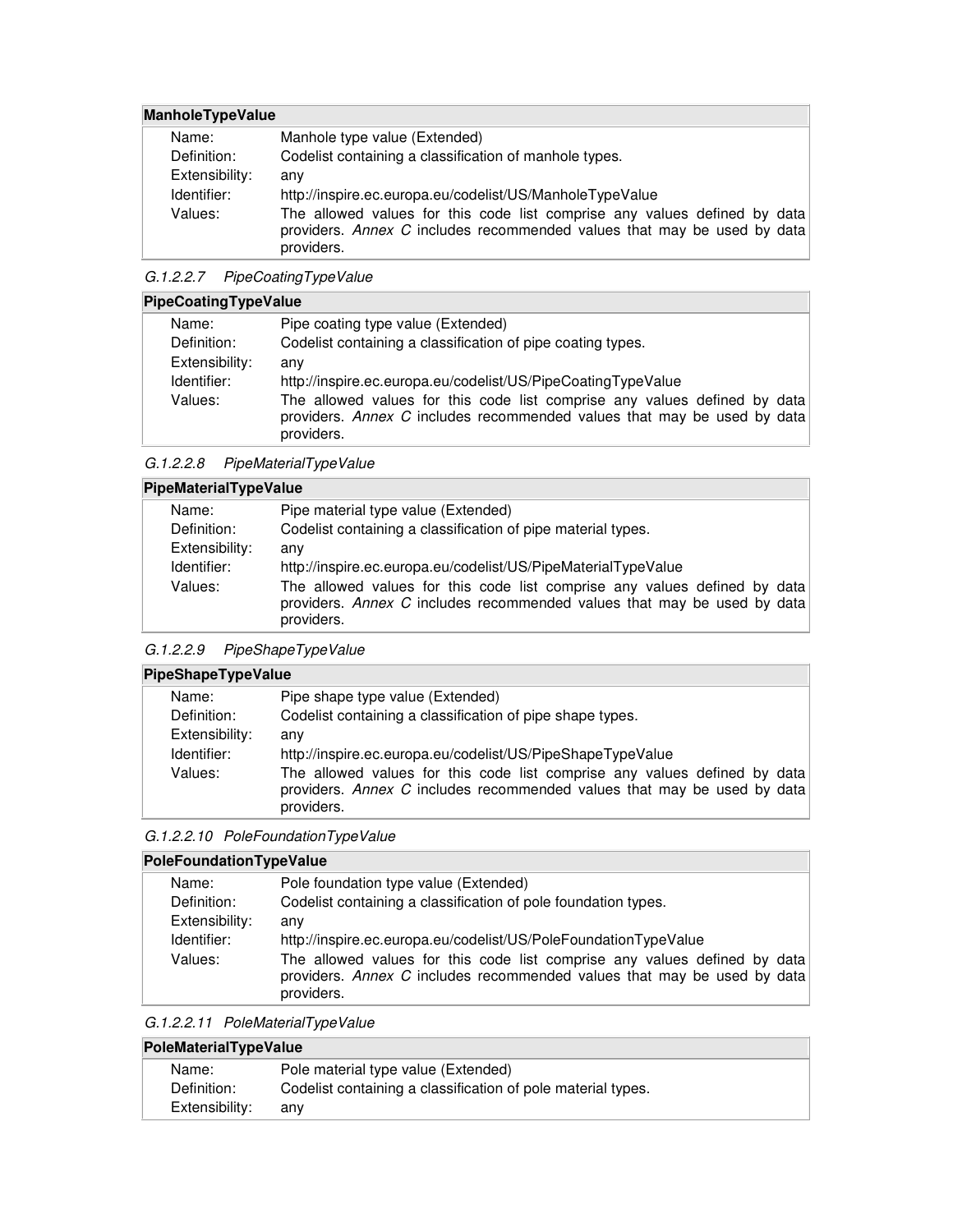#### **PoleMaterialTypeValue**

| Identifier: | http://inspire.ec.europa.eu/codelist/US/PoleMaterialTypeValue                                                                                                      |
|-------------|--------------------------------------------------------------------------------------------------------------------------------------------------------------------|
| Values:     | The allowed values for this code list comprise any values defined by data<br>providers. Annex C includes recommended values that may be used by data<br>providers. |

#### G.1.2.2.12 PoleTypeValue

| PoleTypeValue  |                                                                                                                                                                    |  |
|----------------|--------------------------------------------------------------------------------------------------------------------------------------------------------------------|--|
| Name:          | Pole type value (Extended)                                                                                                                                         |  |
| Definition:    | Codelist containing a classification of pole types.                                                                                                                |  |
| Extensibility: | anv                                                                                                                                                                |  |
| Identifier:    | http://inspire.ec.europa.eu/codelist/US/PoleTypeValue                                                                                                              |  |
| Values:        | The allowed values for this code list comprise any values defined by data<br>providers. Annex C includes recommended values that may be used by data<br>providers. |  |

#### **G.1.2.3 Imported types (informative)**

This section lists definitions for feature types, data types and enumerations and code lists that are defined in other application schemas. The section is purely informative and should help the reader understand the feature catalogue presented in the previous sections. For the normative documentation of these types, see the given references.

#### G.1.2.3.1 Boolean

| <b>Boolean</b> |                                                                          |  |
|----------------|--------------------------------------------------------------------------|--|
| Package:       | ⊤ruth                                                                    |  |
| Reference:     | Geographic information -- Conceptual schema language [ISO/TS 19103:2005] |  |

#### G.1.2.3.2 Cabinet

| <b>Cabinet</b> |                                                                                                                   |  |
|----------------|-------------------------------------------------------------------------------------------------------------------|--|
| Package:       | <b>Common Utility Network Elements</b>                                                                            |  |
| Reference:     | INSPIRE Data specification on Utility and Governmental Services [DS-D2.8.III.6]                                   |  |
| Definition:    | Simple cabinet object which may carry utility objects belonging to either single or<br>multiple utility networks. |  |
| Description:   | Cabinets represent mountable node objects that can contain smaller utility<br>devices and cables.                 |  |
|                |                                                                                                                   |  |

#### G.1.2.3.3 Cable

| Cable (abstract) |                                                                                                     |  |
|------------------|-----------------------------------------------------------------------------------------------------|--|
| Package:         | <b>Common Utility Network Elements</b>                                                              |  |
| Reference:       | INSPIRE Data specification on Utility and Governmental Services [DS-D2.8.III.6]                     |  |
| Definition:      | A utility link or link sequence used to convey electricity or data from one location<br>to another. |  |

#### G.1.2.3.4 Duct

| <b>Duct</b>  |                                                                                                                                                                                                                                                                                                                                                                                    |       |             |
|--------------|------------------------------------------------------------------------------------------------------------------------------------------------------------------------------------------------------------------------------------------------------------------------------------------------------------------------------------------------------------------------------------|-------|-------------|
| Package:     | <b>Common Utility Network Elements</b>                                                                                                                                                                                                                                                                                                                                             |       |             |
| Reference:   | INSPIRE Data specification on Utility and Governmental Services [DS-D2.8.III.6]                                                                                                                                                                                                                                                                                                    |       |             |
| Definition:  | A utility link or link sequence used to protect and guide cable and pipes via an<br>encasing construction.                                                                                                                                                                                                                                                                         |       |             |
| Description: | A Duct (or Conduit, or Duct-bank, or Wireway) is a linear object which belongs to<br>the structural network. It is the outermost casing. A Duct may contain Pipe(s),<br>Cable(s)<br>or<br>Duct is a concrete feature class that contains information about the position and<br>characteristics of ducts as seen from a manhole, vault, or a cross section of a<br>trench and duct. | other | $Duct(s)$ . |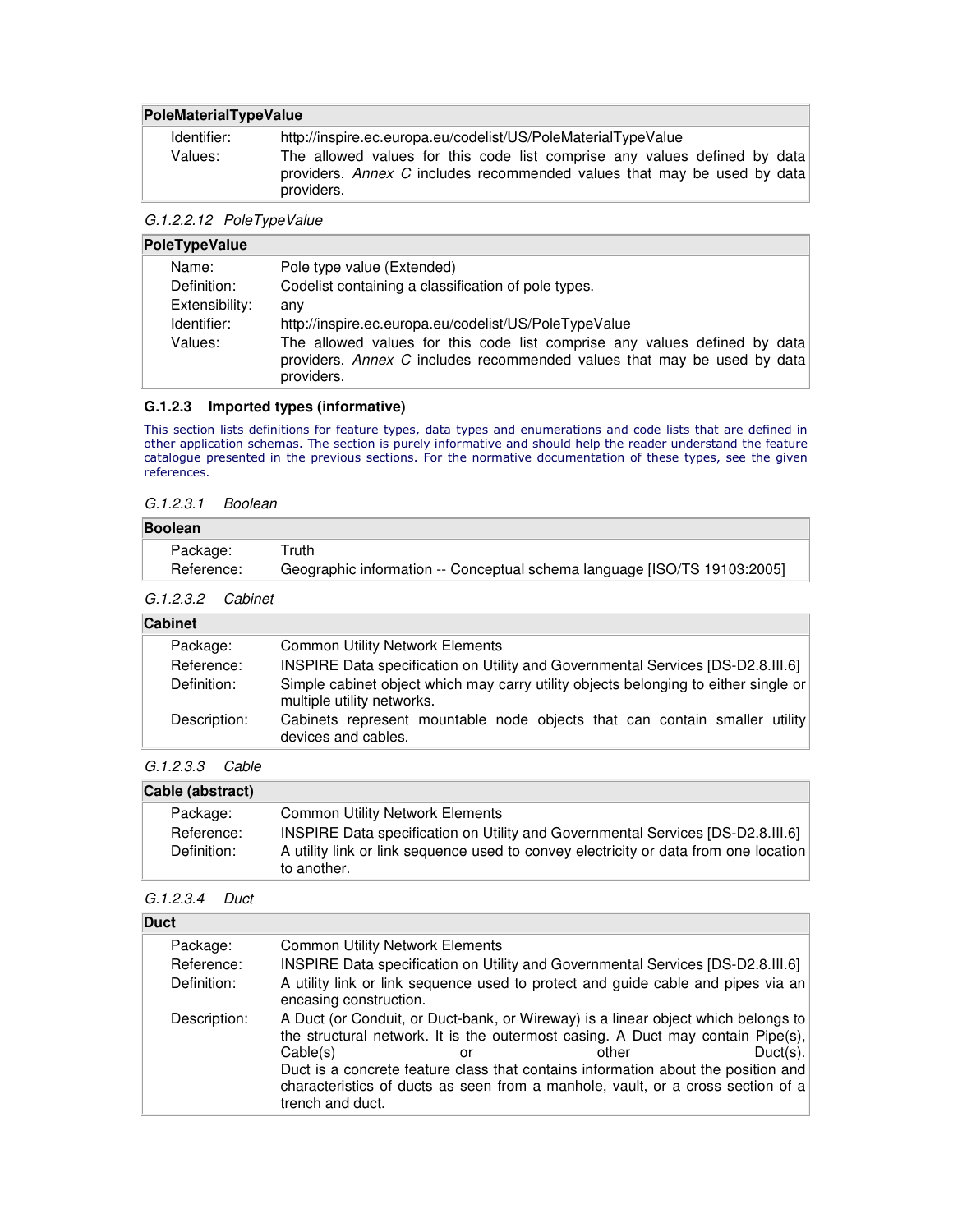## G.1.2.3.5 DuctCasingTypeValue

## **DuctCasingTypeValue**

| Package:    | Extended Electricity                                                            |
|-------------|---------------------------------------------------------------------------------|
| Reference:  | INSPIRE Data specification on Utility and Governmental Services [DS-D2.8.III.6] |
| Definition: | Type of duct casings.                                                           |

## G.1.2.3.6 Integer

## **Integer**

| Package:   | <b>Numerics</b>                                                          |
|------------|--------------------------------------------------------------------------|
| Reference: | Geographic information -- Conceptual schema language [ISO/TS 19103:2005] |

#### G.1.2.3.7 Length

| Length     |                                                                          |
|------------|--------------------------------------------------------------------------|
| Package:   | Units of Measure                                                         |
| Reference: | Geographic information -- Conceptual schema language [ISO/TS 19103:2005] |

#### G.1.2.3.8 Manhole

| <b>Manhole</b> |                                                                                                         |
|----------------|---------------------------------------------------------------------------------------------------------|
| Package:       | <b>Common Utility Network Elements</b>                                                                  |
| Reference:     | INSPIRE Data specification on Utility and Governmental Services [DS-D2.8.III.6]                         |
| Definition:    | Simple container object which may contain either single or multiple utility<br>networks objects.        |
| Description:   | Manholes perform following functions:                                                                   |
|                |                                                                                                         |
|                | Provide drainage for the conduit system so that freezing water does not<br>damage the conduit or wires. |
|                | Provide a location for bending the conduit run without damaging the<br>٠<br>wires.                      |
|                | Provide a junction for conduits coming from different directions.                                       |
|                | Provide access to the system for maintenance.<br>$\bullet$                                              |
|                |                                                                                                         |
|                |                                                                                                         |

### G.1.2.3.9 Measure

| <b>Measure</b> |                                                                                                    |  |
|----------------|----------------------------------------------------------------------------------------------------|--|
| Package:       | ProductionAndIndustrialFacilitiesExtension                                                         |  |
| Reference:     | [DS-D2.8.111.8] INSPIRE Data specification on Production and Industrial Facilities [DS-D2.8.111.8] |  |
| Definition:    | Declared or measured quantity of any kind of physical entity.                                      |  |

## G.1.2.3.10 Pipe

### **Pipe**

| Package:    | <b>Common Utility Network Elements</b>                                                                                                                                                                                                     |
|-------------|--------------------------------------------------------------------------------------------------------------------------------------------------------------------------------------------------------------------------------------------|
| Reference:  | INSPIRE Data specification on Utility and Governmental Services [DS-D2.8.III.6]                                                                                                                                                            |
| Definition: | A utility link or link sequence for the conveyance of solids, liquids, chemicals or<br>gases from one location to another. A pipe can also be used as an object to<br>encase several cables (a bundle of cables) or other (smaller) pipes. |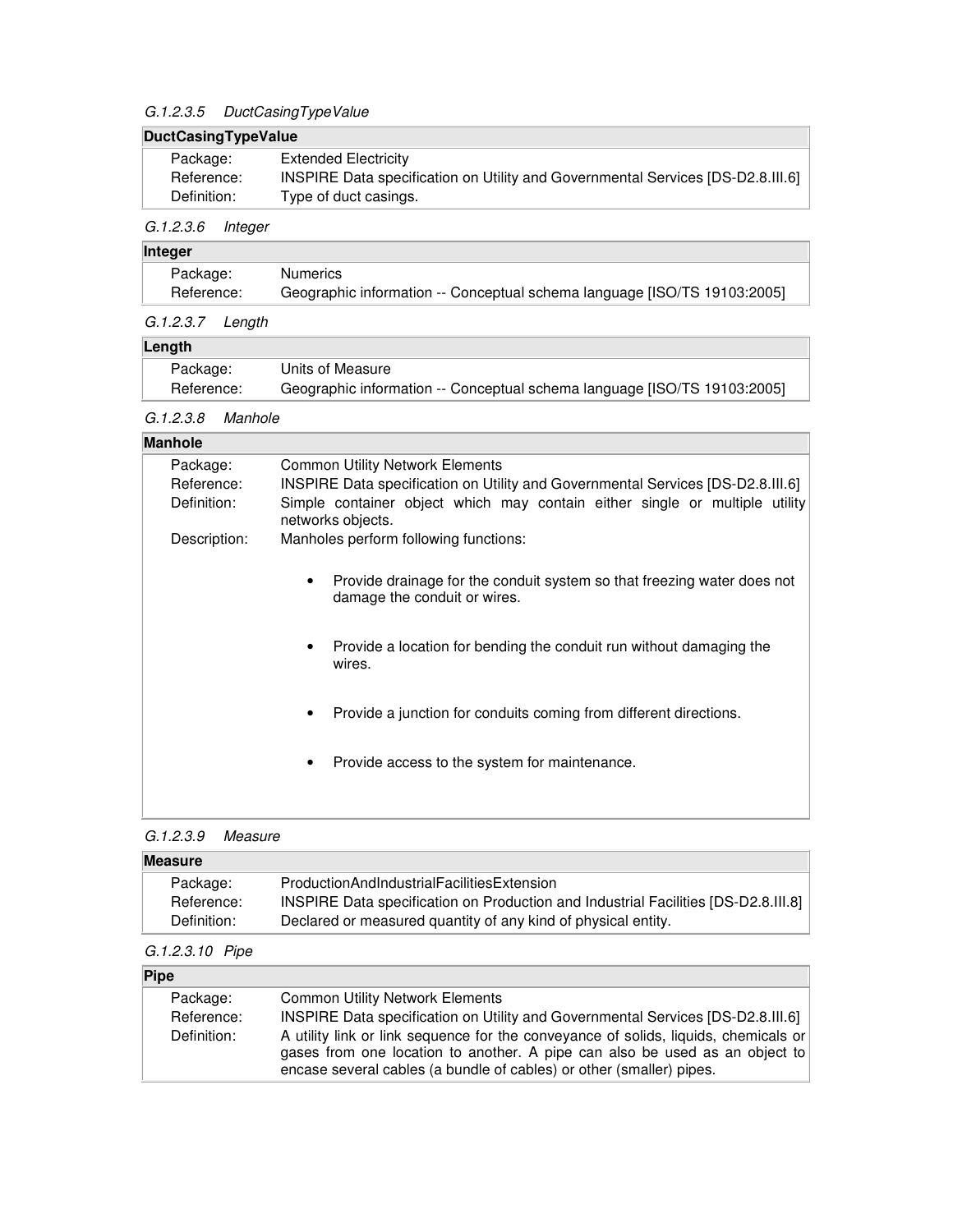#### G.1.2.3.11 Pole

| Pole |              |                                                                                                                       |
|------|--------------|-----------------------------------------------------------------------------------------------------------------------|
|      | Package:     | <b>Common Utility Network Elements</b>                                                                                |
|      | Reference:   | INSPIRE Data specification on Utility and Governmental Services [DS-D2.8.III.6]                                       |
|      | Definition:  | Simple pole (mast) object which may carry utility objects belonging to either<br>single or multiple utility networks. |
|      | Description: | Poles represent node objects that can support utility devices and cables.                                             |

G.1.2.3.12 UtilityNodeContainer

| UtilityNodeContainer (abstract) |                                                                                                                                                                |  |
|---------------------------------|----------------------------------------------------------------------------------------------------------------------------------------------------------------|--|
| Package:                        | <b>Common Utility Network Elements</b>                                                                                                                         |  |
| Reference:                      | INSPIRE Data specification on Utility and Governmental Services [DS-D2.8.III.6]                                                                                |  |
| Definition:                     | A point spatial object which is used for connectivity, and also may contain other<br>spatial objects (not neccessarily belonging to the same utility network). |  |
| Description:                    | Nodes are found at either end of the UtilityLink.                                                                                                              |  |
|                                 |                                                                                                                                                                |  |

G.1.2.3.13 codevalue

| codevalue  |                                                     |  |
|------------|-----------------------------------------------------|--|
| Package:   | EncodingRules                                       |  |
| Reference: | Geographic information -- Encoding [ISO 19118:2011] |  |

## **G.2 "Extended Electricity Network" application schema**

## **G.2.1 UML Overview**



**Figure 2 – UML class diagram: Overview of the "Electricity Networks"**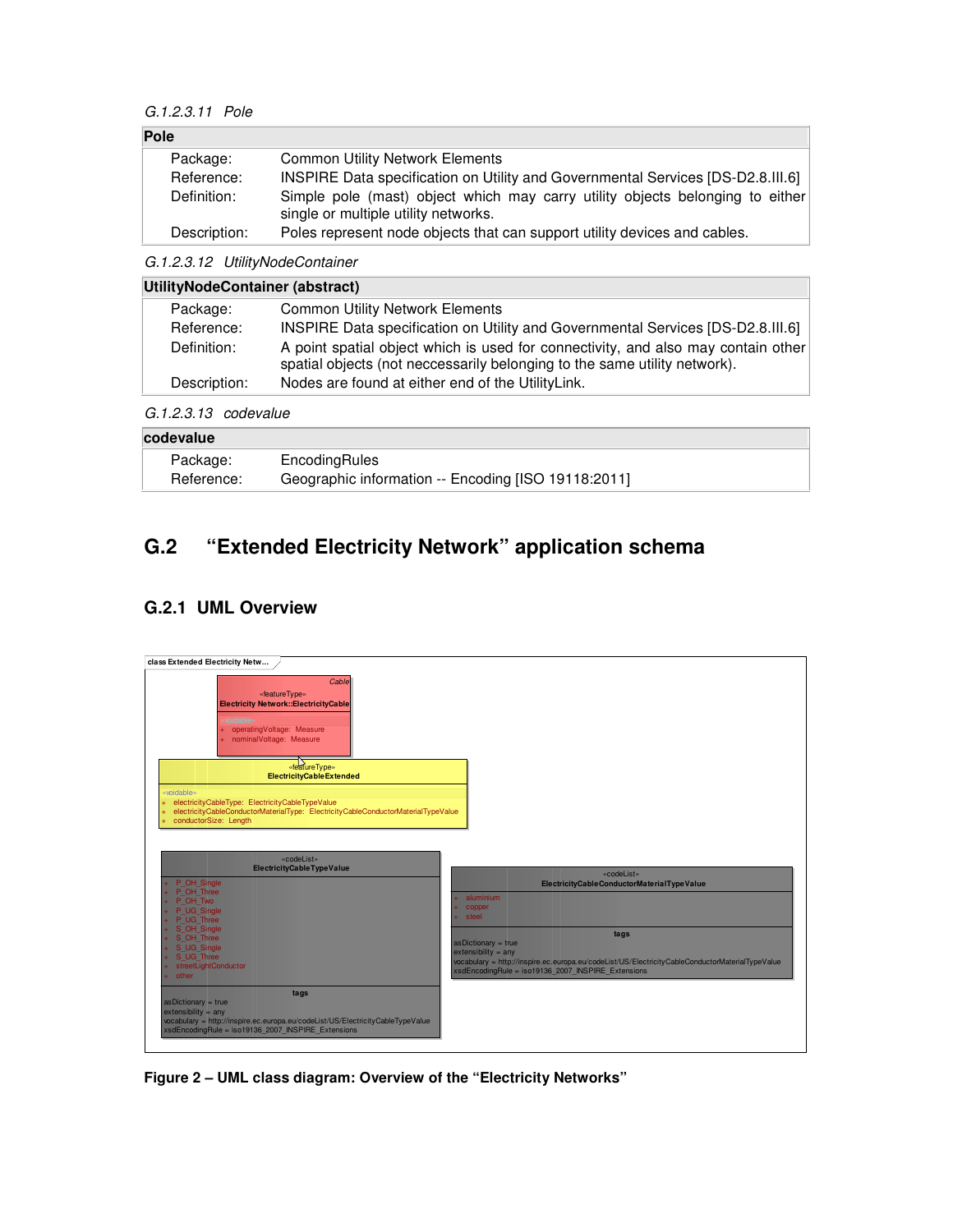## **G.2.2 Feature catalogue**

#### Feature catalogue metadata

| Application Schema | <b>INSPIRE Application Schema Extended Electricity</b> |
|--------------------|--------------------------------------------------------|
| Version number     |                                                        |

#### Types defined in the feature catalogue

| <b>Type</b>                                | Package              | Stereotypes                      |
|--------------------------------------------|----------------------|----------------------------------|
| ElectricityCableConductorMaterialTypeValue | Extended Electricity | l«codeList»                      |
| ElectricityCableExtended                   | Extended Electricity | $\sqrt{\mathsf{``featureType*}}$ |
| ElectricityCableTypeValue                  | Extended Electricity | l«codeList»                      |

#### **G.2.2.1 Spatial object types**

#### **ElectricityCableExtended**

| Name:        | Electricity cable (Extended)                                               |
|--------------|----------------------------------------------------------------------------|
| Subtype of:  | ElectricityCable                                                           |
| Definition:  | Extends the Electricity Cable feature in the Core Utility Network Profile. |
| Stereotypes: | «featureType»                                                              |

#### Attribute: electricityCableType

| Value type:   | ElectricityCableTypeValue  |
|---------------|----------------------------|
| Definition:   | Type of electricity cable. |
| Multiplicity: | 1                          |
| Stereotypes:  | «voidable»                 |

#### Attribute: electricityCableConductorMaterialType

| Value type:   | ElectricityCableConductorMaterialTypeValue |
|---------------|--------------------------------------------|
| Definition:   | Cable conductor material type.             |
| Multiplicity: |                                            |
| Stereotypes:  | «voidable»                                 |

#### Attribute: conductorSize

| Value type:   | Length                 |
|---------------|------------------------|
| Definition:   | Size of the conductor. |
| Multiplicity: |                        |
| Stereotypes:  | «voidable»             |

#### **G.2.2.2 Code lists**

| G.2.2.2.1 | ElectricityCableConductorMaterialTypeValue |  |
|-----------|--------------------------------------------|--|
|-----------|--------------------------------------------|--|

### **ElectricityCableConductorMaterialTypeValue**

| Name:          | Electricity cable conductor material type value (Extended)                                                                                                         |
|----------------|--------------------------------------------------------------------------------------------------------------------------------------------------------------------|
| Definition:    | Codelist containing a classification of electricity cable conductor material types.                                                                                |
| Extensibility: | anv                                                                                                                                                                |
| Identifier:    | http://inspire.ec.europa.eu/codelist/ElectricityCableConductorMaterialTypeValue                                                                                    |
| Values:        | The allowed values for this code list comprise any values defined by data<br>providers. Annex C includes recommended values that may be used by data<br>providers. |

| G.2.2.2.2 | ElectricityCableTypeValue |
|-----------|---------------------------|
|-----------|---------------------------|

| ElectricityCableTypeValue |                                                                  |  |
|---------------------------|------------------------------------------------------------------|--|
| Name:                     | Electricity cable type value (Extended)                          |  |
| Definition:               | Codelist containing a classification of electricity cable types. |  |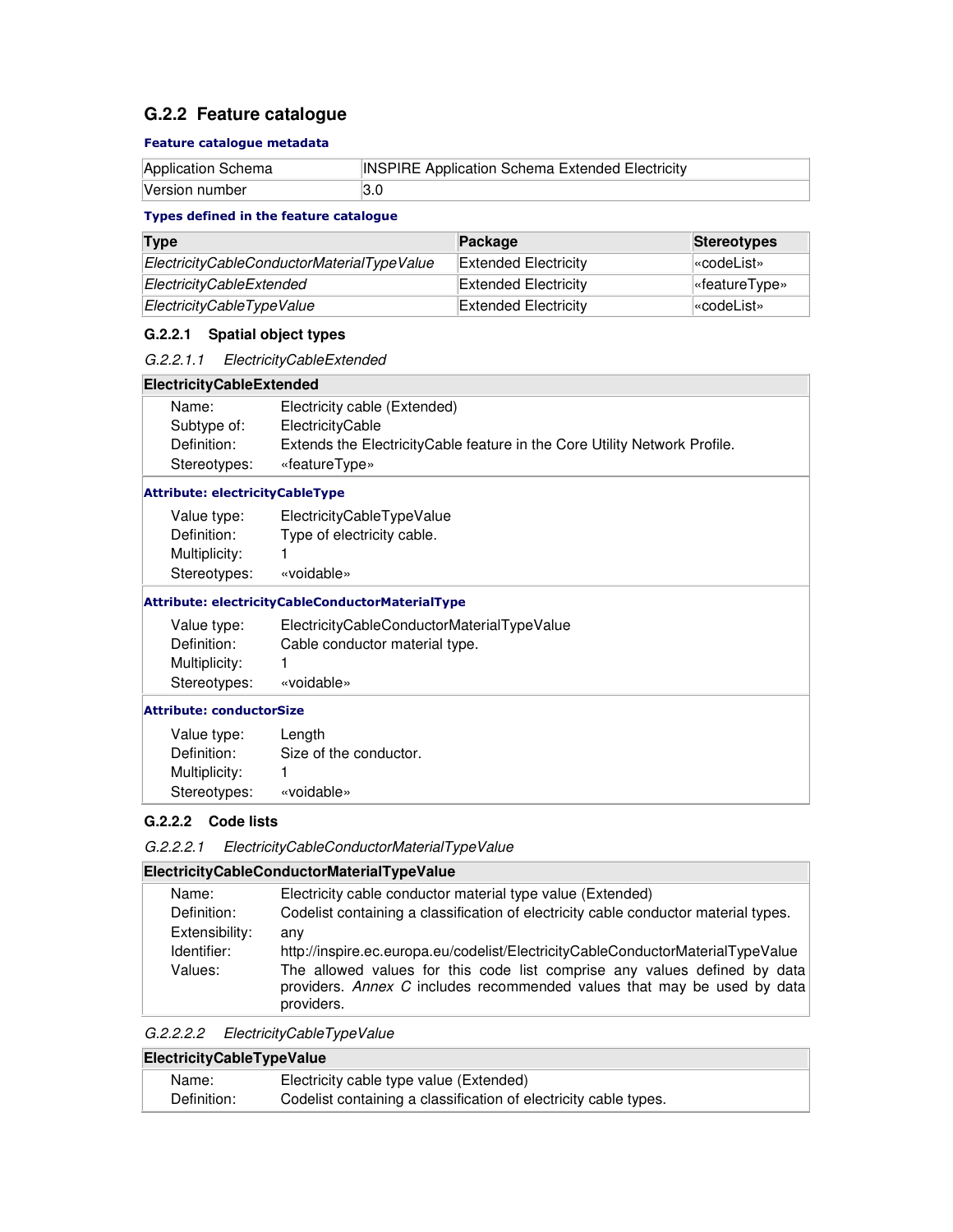#### **ElectricityCableTypeValue**

| Extensibility: | anv                                                                                                                                                                |
|----------------|--------------------------------------------------------------------------------------------------------------------------------------------------------------------|
| Identifier:    | http://inspire.ec.europa.eu/codelist/ElectricityCableTypeValue                                                                                                     |
| Values:        | The allowed values for this code list comprise any values defined by data<br>providers. Annex C includes recommended values that may be used by data<br>providers. |

#### **G.2.2.3 Imported types (informative)**

This section lists definitions for feature types, data types and enumerations and code lists that are defined in other application schemas. The section is purely informative and should help the reader understand the feature catalogue presented in the previous sections. For the normative documentation of these types, see the given references.

#### G.2.2.3.1 ElectricityCable

#### **ElectricityCable**

| Package:    | <b>Electricity Network</b>                                                      |
|-------------|---------------------------------------------------------------------------------|
| Reference:  | INSPIRE Data specification on Utility and Governmental Services [DS-D2.8.III.6] |
| Definition: | A utility link or link sequence used to convey electricity from one location to |
|             | another.                                                                        |

G.2.2.3.2 Length

| Length |            |                                                                          |
|--------|------------|--------------------------------------------------------------------------|
|        | Package:   | Units of Measure                                                         |
|        | Reference: | Geographic information -- Conceptual schema language [ISO/TS 19103:2005] |

## **G.3 "Extended Oil-Gas-Chemicals Network" application schema**

### **G.3.1 UML Overview**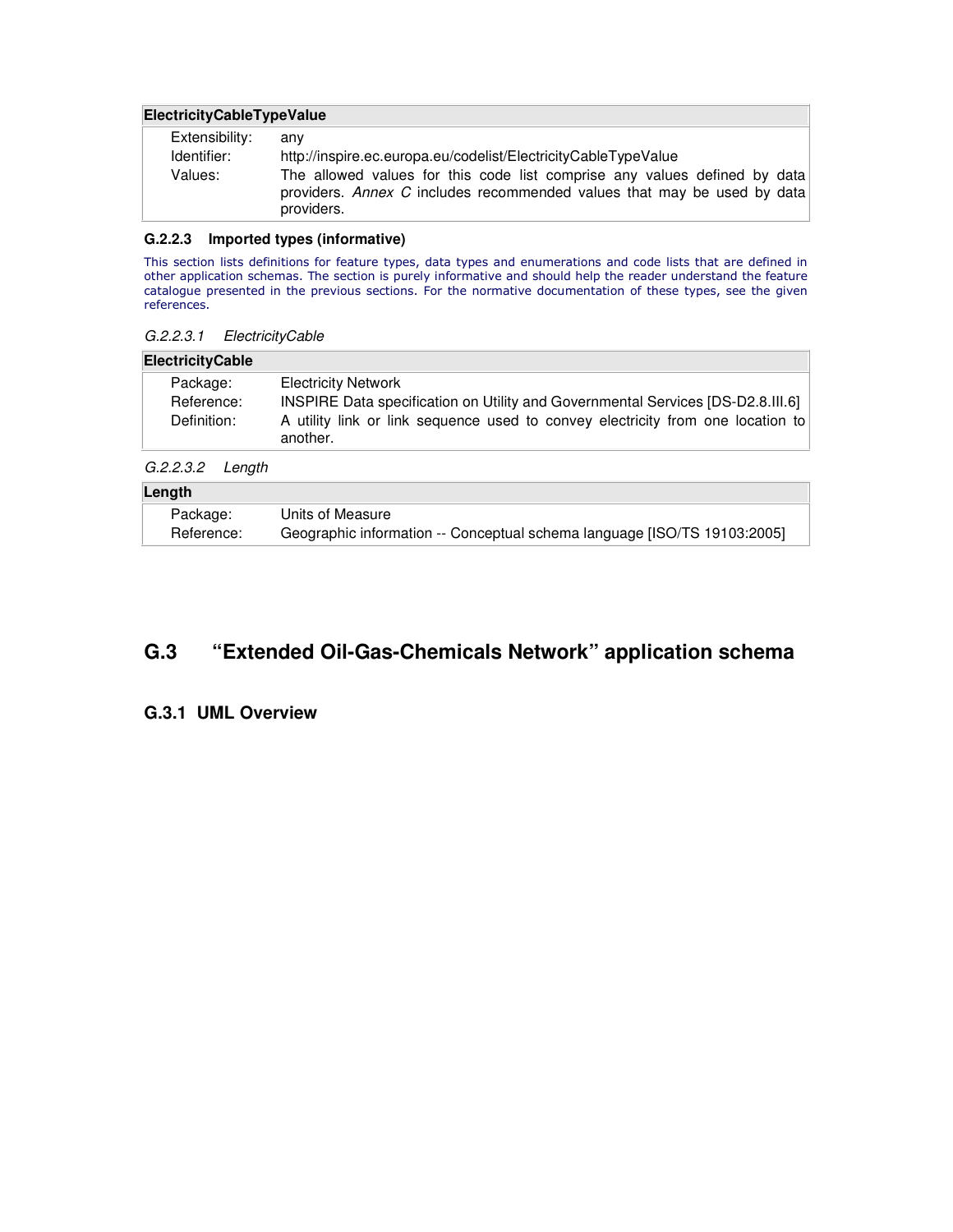

**Figure 3 – UML class diagram: Overview of the "Oil-Gas-Chemicals Networks"** 

### **G.3.2 Feature catalogue**

Feature catalogue metadata

| Application Schema | <b>INSPIRE Application Schema Extended Oil-Gas-Chemicals</b> |
|--------------------|--------------------------------------------------------------|
| Version number     | l3.0                                                         |

Types defined in the feature catalogue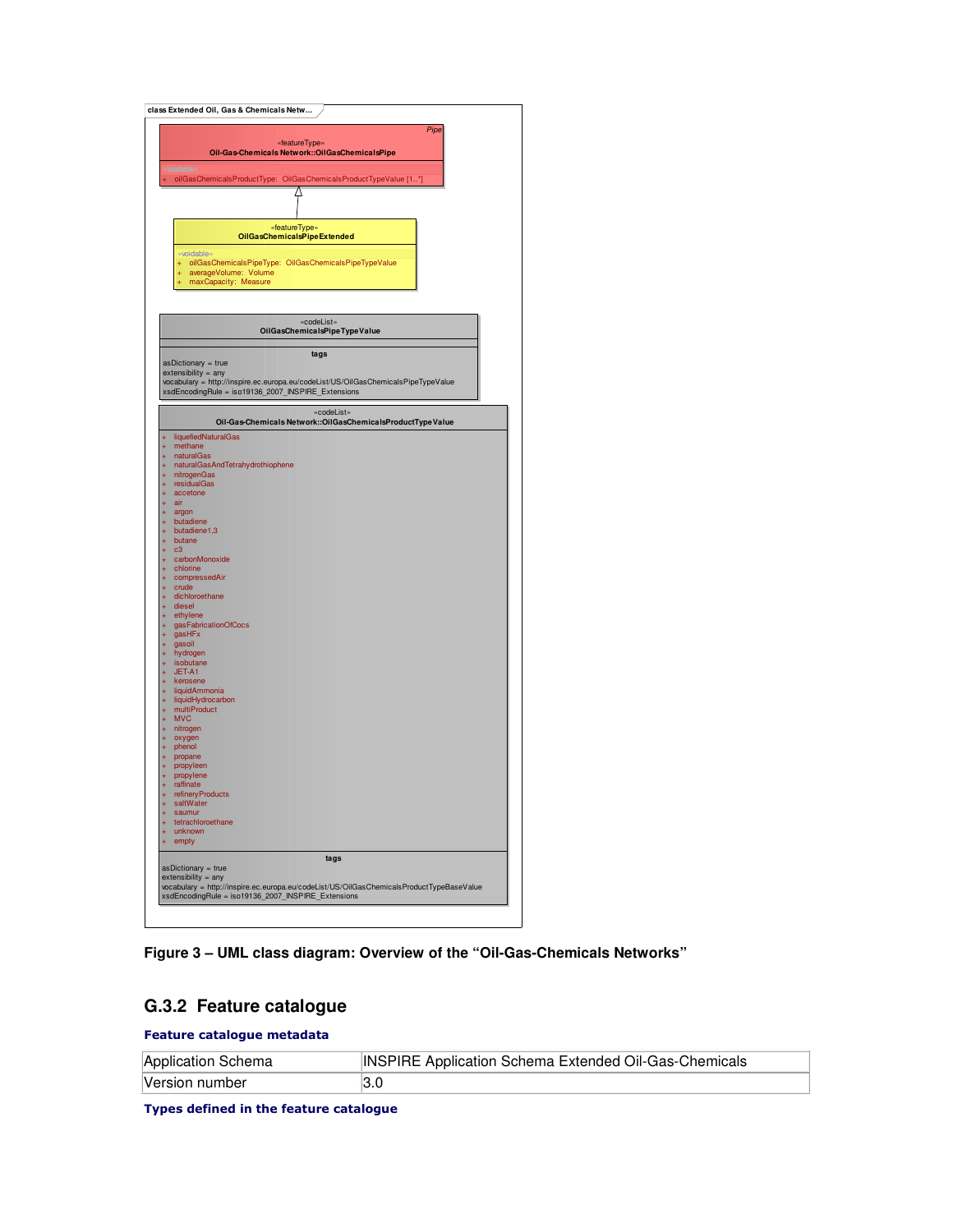| Type                         | Package                    | <b>Stereotypes</b>     |
|------------------------------|----------------------------|------------------------|
| OilGasChemicalsPipeExtended  | Extended Oil-Gas-Chemicals | $\sqrt{ }$ eatureType» |
| OilGasChemicalsPipeTypeValue | Extended Oil-Gas-Chemicals | l«codeList»⊹           |

#### **G.3.2.1 Spatial object types**

G.3.2.1.1 OilGasChemicalsPipeExtended

#### **OilGasChemicalsPipeExtended**

| Name:        | Oil, gas and chemicals pipe (Extended)                                       |
|--------------|------------------------------------------------------------------------------|
| Subtype of:  | <b>OilGasChemicalsPipe</b>                                                   |
| Definition:  | Extends the OilGasChemicalsPipe feature in the Core Utility Network Profile. |
| Stereotypes: | «featureType»                                                                |
|              |                                                                              |

#### Attribute: oilGasChemicalsPipeType

| Value type:   | OilGasChemicalsPipeTypeValue    |
|---------------|---------------------------------|
| Definition:   | Type of oil/gas/chemicals pipe. |
| Multiplicity: |                                 |
| Stereotypes:  | «voidable»                      |

#### Attribute: averageVolume

| Value type:   | Volume                      |
|---------------|-----------------------------|
| Definition:   | Average volume of the pipe. |
| Multiplicity: |                             |
| Stereotypes:  | «voidable»                  |

#### Attribute: maxCapacity

| Value type:   | Measure                       |
|---------------|-------------------------------|
| Definition:   | Maximum capacity of the pipe. |
| Multiplicity: |                               |
| Stereotypes:  | «voidable»                    |

#### **G.3.2.2 Code lists**

#### G.3.2.2.1 OilGasChemicalsPipeTypeValue

#### **OilGasChemicalsPipeTypeValue**

| Name:          | Oil, gas and chemicals pipe type value (Extended)                         |
|----------------|---------------------------------------------------------------------------|
| Definition:    | Codelist containing a classification of oil, gas and chemical pipe types. |
| Extensibility: | anv                                                                       |
| Identifier:    | http://inspire.ec.europa.eu/codelist/OilGasChemicalsPipeTypeValue         |
| Values:        | The allowed values for this code list comprise any values defined by data |
|                | providers. Annex C includes recommended values that may be used by data   |
|                | providers.                                                                |

#### **G.3.2.3 Imported types (informative)**

This section lists definitions for feature types, data types and enumerations and code lists that are defined in other application schemas. The section is purely informative and should help the reader understand the feature catalogue presented in the previous sections. For the normative documentation of these types, see the given references.

#### G.3.2.3.1 Measure

| <b>Measure</b> |                                                                                    |  |
|----------------|------------------------------------------------------------------------------------|--|
| Package:       | ProductionAndIndustrialFacilitiesExtension                                         |  |
| Reference:     | INSPIRE Data specification on Production and Industrial Facilities [DS-D2.8.III.8] |  |
| Definition:    | Declared or measured quantity of any kind of physical entity.                      |  |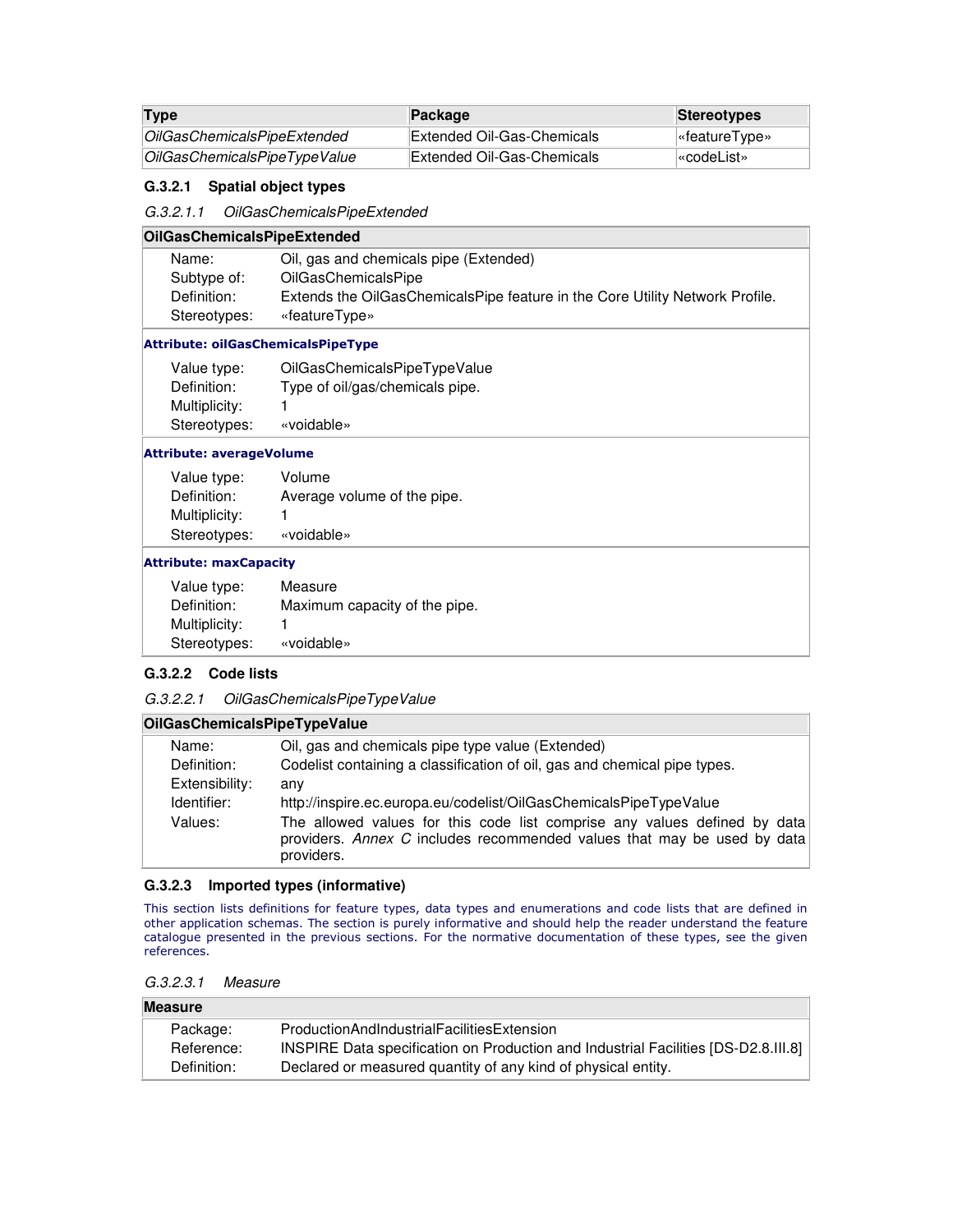#### G.3.2.3.2 OilGasChemicalsPipe

| <b>OilGasChemicalsPipe</b> |                                                                                 |  |
|----------------------------|---------------------------------------------------------------------------------|--|
| Package:                   | Oil-Gas-Chemicals Network                                                       |  |
| Reference:                 | INSPIRE Data specification on Utility and Governmental Services [DS-D2.8.III.6] |  |
| Definition:                | A pipe used to convey oil, gas or chemicals from one location to another.       |  |
| G.3.2.3.3                  | Volume                                                                          |  |

| <b>Volume</b> |                                                                          |  |
|---------------|--------------------------------------------------------------------------|--|
| Package:      | Units of Measure                                                         |  |
| Reference:    | Geographic information -- Conceptual schema language [ISO/TS 19103:2005] |  |

## **G.4 "Extended Thermal Network" application schema**

## **G.4.1 UML Overview**



**Figure 5 – UML class diagram: Overview of the "Extended Thermal Networks"**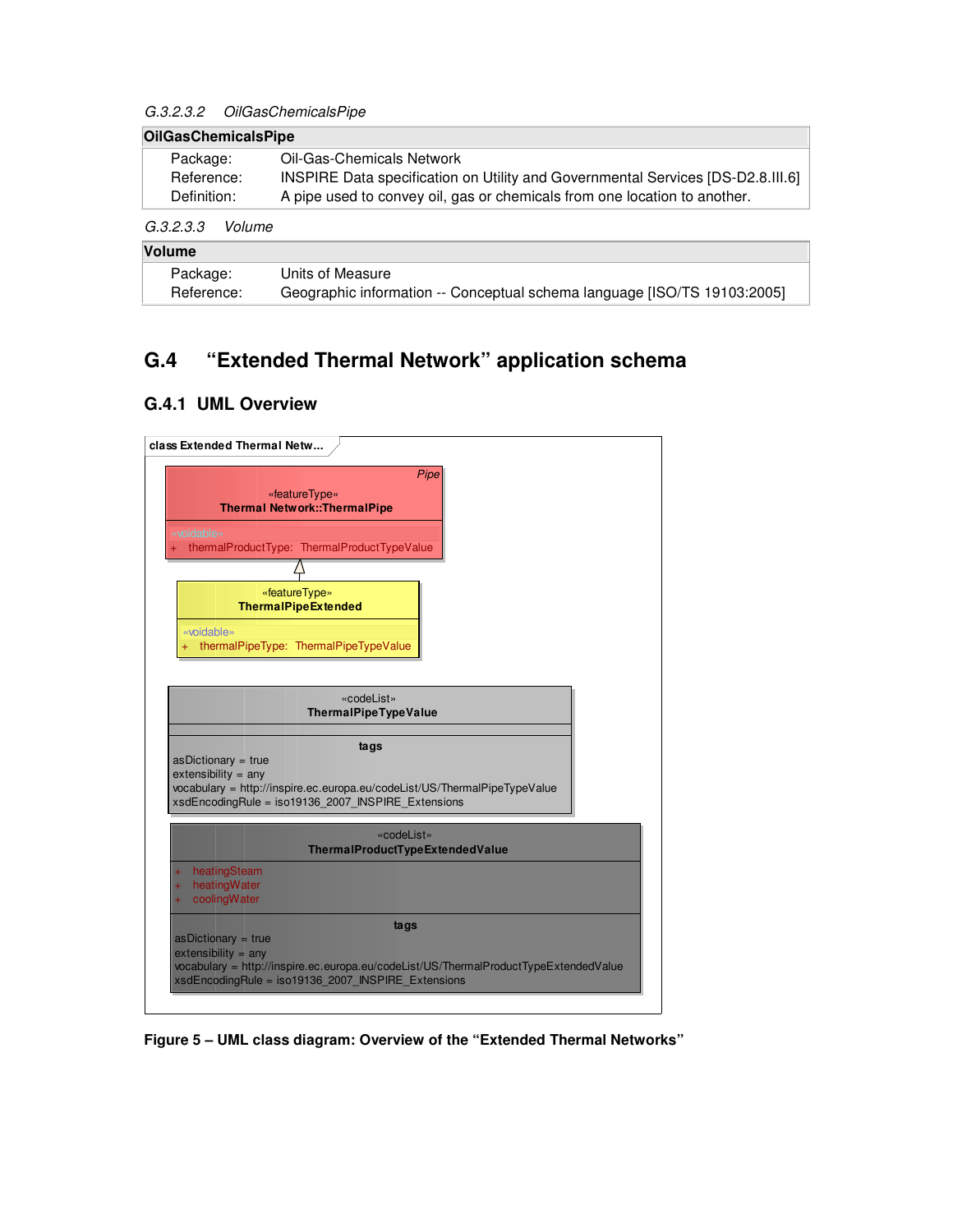## **G.4.2 Feature catalogue**

#### Feature catalogue metadata

| Application Schema | <b>INSPIRE Application Schema Extended Thermal</b> |
|--------------------|----------------------------------------------------|
| Version number     |                                                    |

### Types defined in the feature catalogue

| <b>Type</b>                          | Package          | <b>Stereotypes</b> |
|--------------------------------------|------------------|--------------------|
| ThermalAppurtenanceTypeExtendedValue | Extended Thermal | <b>«codeList»</b>  |
| <b>ThermalPipeExtended</b>           | Extended Thermal | «featureType»      |
| ThermalPipeTypeValue                 | Extended Thermal | l«codeList»        |
| ThermalProductTypeExtendedValue      | Extended Thermal | kcodeList»         |

### **G.4.2.1 Spatial object types**

### G.4.2.1.1 ThermalPipeExtended

#### **ThermalPipeExtended**

| Name:        | Thermal pipe (Extended)                                              |
|--------------|----------------------------------------------------------------------|
| Subtype of:  | ThermalPipe                                                          |
| Definition:  | Extends the ThermalPipe feature in the Core Utility Network Profile. |
| Stereotypes: | «featureType»                                                        |
|              |                                                                      |

#### Attribute: thermalPipeType

| Value type:   | ThermalPipeTypeValue  |
|---------------|-----------------------|
| Definition:   | Type of thermal pipe. |
| Multiplicity: |                       |
| Stereotypes:  | «voidable»            |

### **G.4.2.2 Code lists**

| G.4.2.2.1 | ThermalAppurtenanceTypeExtendedValue |
|-----------|--------------------------------------|
|           |                                      |

| ThermalAppurtenanceTypeExtendedValue |  |
|--------------------------------------|--|
|                                      |  |

| Name:          | Thermal appurtenance type value (Extended)                                                                                                                                                                                 |
|----------------|----------------------------------------------------------------------------------------------------------------------------------------------------------------------------------------------------------------------------|
| Definition:    | Codelist containing a classification of the extension of thermal appurtenance<br>types.                                                                                                                                    |
| Extensibility: | open                                                                                                                                                                                                                       |
| Identifier:    | http://inspire.ec.europa.eu/codelist/ThermalAppurtenanceExtendedTypeValue                                                                                                                                                  |
| Values:        | The allowed values for this code list comprise the values specified in Annex C<br>and additional values at any level defined by data providers. Annex C includes<br>recommended values that may be used by data providers. |

## G.4.2.2.2 ThermalPipeTypeValue

| ThermalPipeTypeValue |                                                                                                                                                                                                                            |  |
|----------------------|----------------------------------------------------------------------------------------------------------------------------------------------------------------------------------------------------------------------------|--|
| Name:                | Thermal pipe type value (Extended)                                                                                                                                                                                         |  |
| Definition:          | Codelist containing a classification of thermal pipe types.                                                                                                                                                                |  |
| Extensibility:       | open                                                                                                                                                                                                                       |  |
| Identifier:          | http://inspire.ec.europa.eu/codelist/ThermalPipeTypeValue                                                                                                                                                                  |  |
| Values:              | The allowed values for this code list comprise the values specified in Annex C<br>and additional values at any level defined by data providers. Annex C includes<br>recommended values that may be used by data providers. |  |

| G.4.2.2.3 | ThermalProductTypeExtendedValue |
|-----------|---------------------------------|
|-----------|---------------------------------|

| ThermalProductTypeExtendedValue |                                                                                 |  |
|---------------------------------|---------------------------------------------------------------------------------|--|
| Name:                           | Thermal product type value (Extended)                                           |  |
| Definition:                     | Codelist containing a classification of the extension of thermal product types. |  |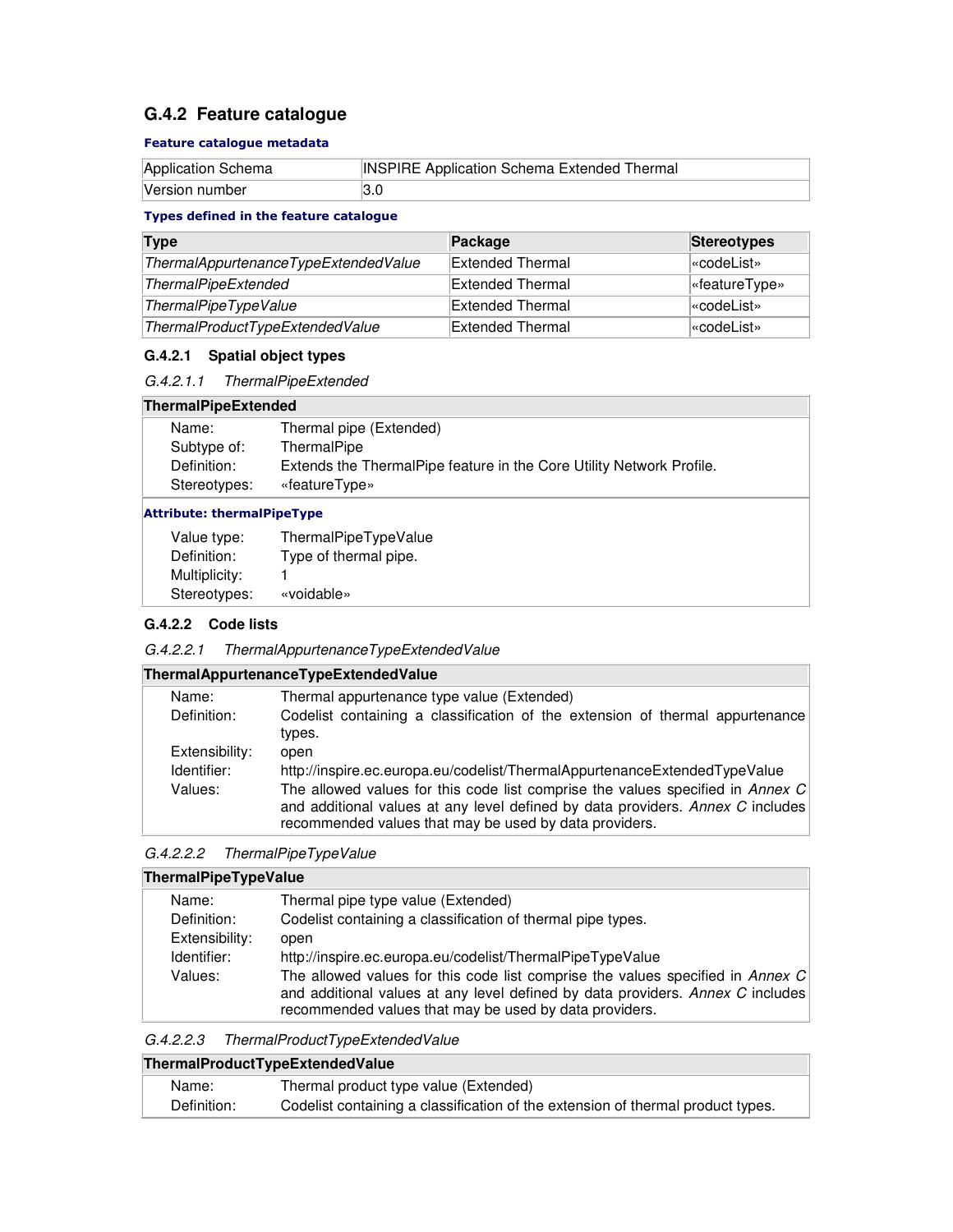#### **ThermalProductTypeExtendedValue**

| Extensibility: | anv                                                                                                                                                                |
|----------------|--------------------------------------------------------------------------------------------------------------------------------------------------------------------|
| Identifier:    | http://inspire.ec.europa.eu/codelist/ThermalProductTypeExtendedValue                                                                                               |
| Values:        | The allowed values for this code list comprise any values defined by data<br>providers. Annex C includes recommended values that may be used by data<br>providers. |

#### **G.4.2.3 Imported types (informative)**

This section lists definitions for feature types, data types and enumerations and code lists that are defined in other application schemas. The section is purely informative and should help the reader understand the feature catalogue presented in the previous sections. For the normative documentation of these types, see the given references.

#### G.4.2.3.1 ThermalPipe

#### **ThermalPipe**

| Package:    | <b>Thermal Network</b>                                                          |
|-------------|---------------------------------------------------------------------------------|
| Reference:  | INSPIRE Data specification on Utility and Governmental Services [DS-D2.8.III.6] |
| Definition: | A pipe used to disseminate heating or cooling from one location to another.     |

## **G.5 "Extended Water Network" application schema**

## **G.5.1 UML Overview**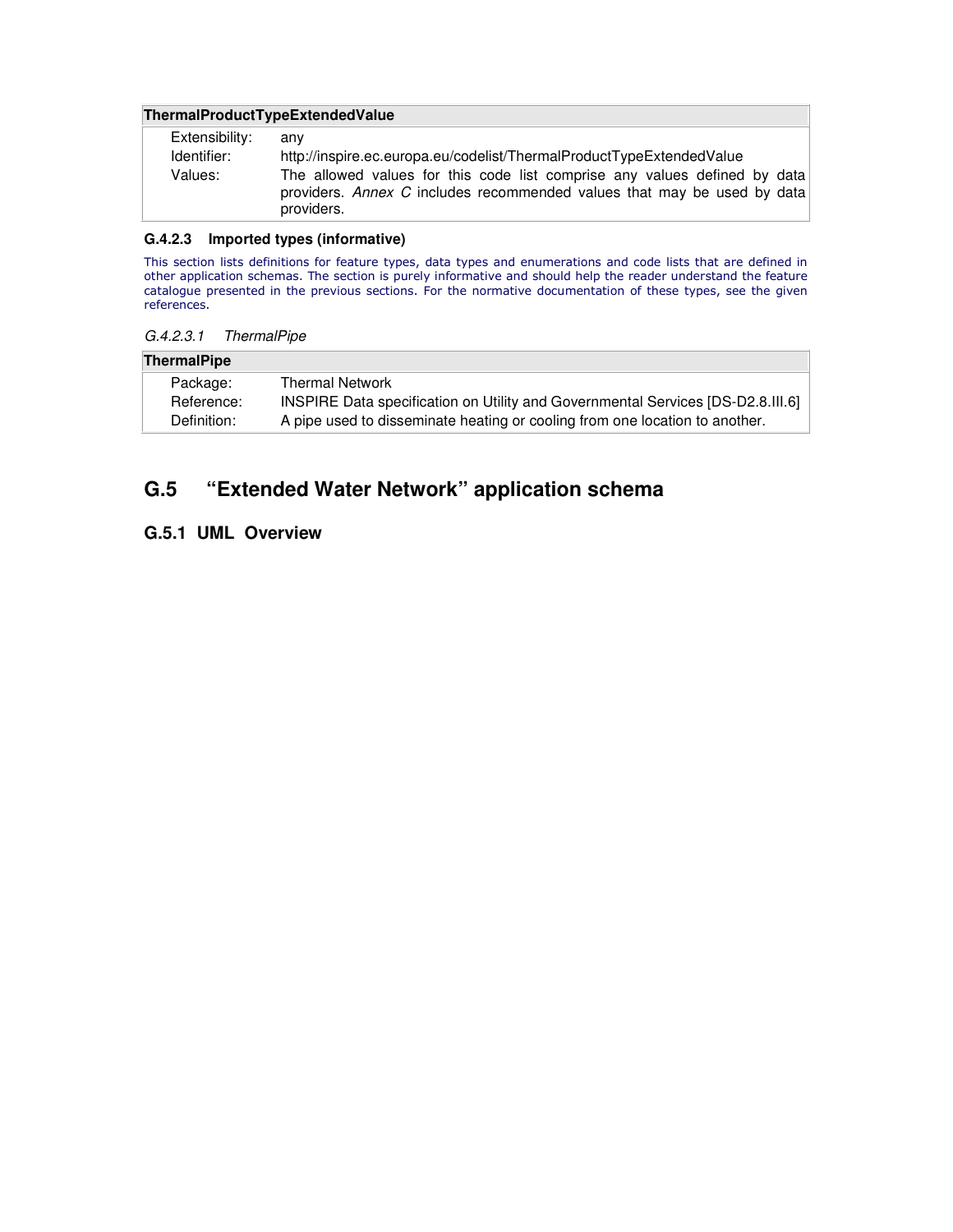

**Figure 6 – UML class diagram: Overview of the "Extended Water Networks"** 

## **G.5.2 Feature catalogue**

#### Feature catalogue metadata

| Application Schema | <b>INSPIRE Application Schema Extended Water</b> |
|--------------------|--------------------------------------------------|
| Version number     | ึง.∪                                             |

#### Types defined in the feature catalogue

| Type               | <b>Package</b> | <b>Stereotypes</b>     |
|--------------------|----------------|------------------------|
| WaterPipeExtended  | Extended Water | $\sqrt{ }$ eatureType» |
| WaterPipeTypeValue | Extended Water | l«codeList»            |

#### **G.5.2.1 Spatial object types**

| G.5.2.1.1 | <b>WaterPipeExtended</b> |
|-----------|--------------------------|
|-----------|--------------------------|

#### **WaterPipeExtended**

| Name:        | Water pipe (Extended)                                              |
|--------------|--------------------------------------------------------------------|
| Subtype of:  | WaterPipe                                                          |
| Definition:  | Extends the WaterPipe feature in the Core Utility Network Profile. |
| Stereotypes: | «featureType»                                                      |
|              |                                                                    |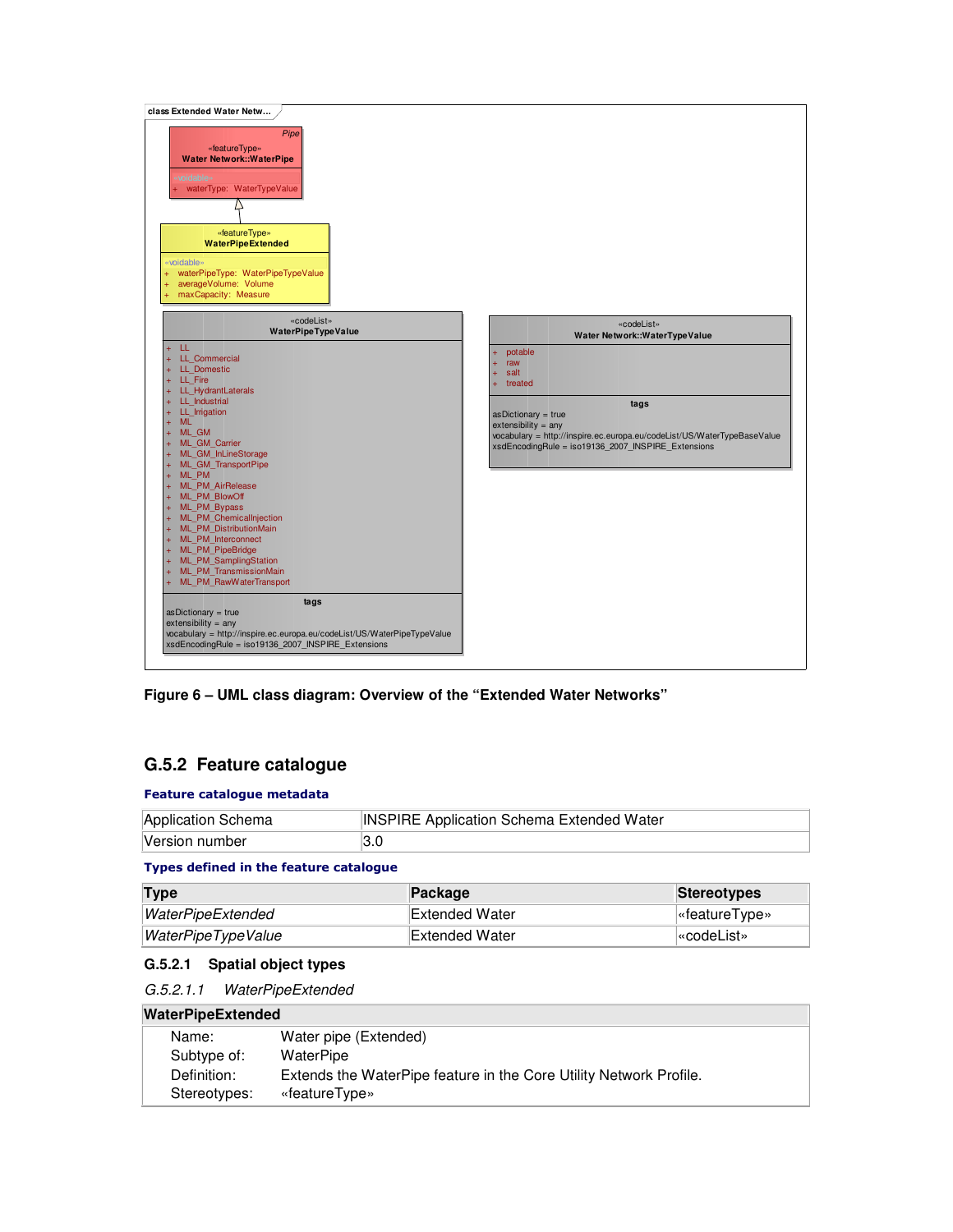#### **WaterPipeExtended**

#### Attribute: waterPipeType

| Value type:   | WaterPipeTypeValue  |
|---------------|---------------------|
| Definition:   | Type of water pipe. |
| Multiplicity: |                     |
| Stereotypes:  | «voidable»          |

#### Attribute: averageVolume

| Value type:   | Volume                      |
|---------------|-----------------------------|
| Definition:   | Average volume of the pipe. |
| Multiplicity: |                             |
| Stereotypes:  | «voidable»                  |

#### Attribute: maxCapacity

| Value type:   | Measure                       |
|---------------|-------------------------------|
| Definition:   | Maximum capacity of the pipe. |
| Multiplicity: | 1                             |
| Stereotypes:  | «voidable»                    |

#### **G.5.2.2 Code lists**

#### G.5.2.2.1 WaterPipeTypeValue

#### **WaterPipeTypeValue**

| Name:          | Water pipe type value (Extended)                                                                                                                     |
|----------------|------------------------------------------------------------------------------------------------------------------------------------------------------|
| Definition:    | Codelist containing a classification of water pipe types.                                                                                            |
| Extensibility: | anv                                                                                                                                                  |
| Identifier:    | http://inspire.ec.europa.eu/codelist/WaterPipeTypeValue                                                                                              |
| Values:        | The allowed values for this code list comprise any values defined by data<br>providers. Annex C includes recommended values that may be used by data |
|                | providers.                                                                                                                                           |

#### **G.5.2.3 Imported types (informative)**

This section lists definitions for feature types, data types and enumerations and code lists that are defined in other application schemas. The section is purely informative and should help the reader understand the feature catalogue presented in the previous sections. For the normative documentation of these types, see the given references.

#### G.5.2.3.1 Measure

## **Measure** Package: ProductionAndIndustrialFacilitiesExtension Reference: INSPIRE Data specification on Production and Industrial Facilities [DS-D2.8.III.8] Definition: Declared or measured quantity of any kind of physical entity.

#### G.5.2.3.2 Volume

#### **Volume**

| Package:   | Units of Measure                                                         |
|------------|--------------------------------------------------------------------------|
| Reference: | Geographic information -- Conceptual schema language [ISO/TS 19103:2005] |

#### G.5.2.3.3 WaterPipe

#### **WaterPipe**

| Package:    | Water Network                                                                   |
|-------------|---------------------------------------------------------------------------------|
| Reference:  | INSPIRE Data specification on Utility and Governmental Services [DS-D2.8.III.6] |
| Definition: | A water pipe used to convey water from one location to another.                 |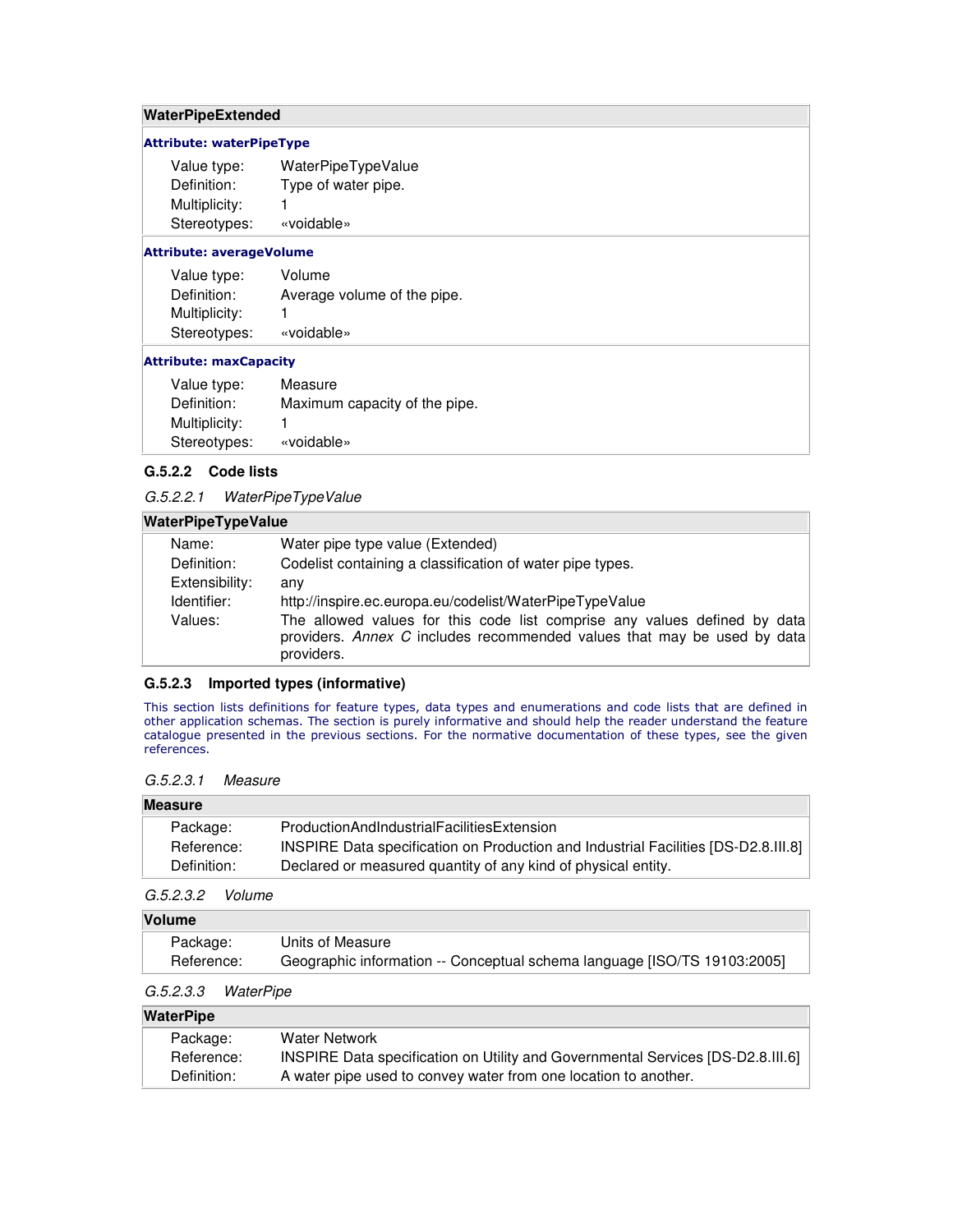## **G.6 "Extended Sewer Network" application schema**

## **G.6.1 UML Overview**



**Figure 6 – UML class diagram: Overview of the "Extended Sewer Networks"** 

## **G.6.2 Feature catalogue**

#### Feature catalogue metadata

| Application Schema | <b>INSPIRE Application Schema Extended Sewer</b> |
|--------------------|--------------------------------------------------|
| Version number     | 3.0                                              |

#### Types defined in the feature catalogue

| Type               | Package        | Stereotypes    |
|--------------------|----------------|----------------|
| SewerPipeExtended  | Extended Sewer | l«featureType» |
| SewerPipeTypeValue | Extended Sewer | l«codeList»    |

### **G.6.2.1 Spatial object types**

G.6.2.1.1 SewerPipeExtended

### **SewerPipeExtended**

| Name:       | Sewer pipe (Extended) |
|-------------|-----------------------|
| Subtype of: | SewerPipe             |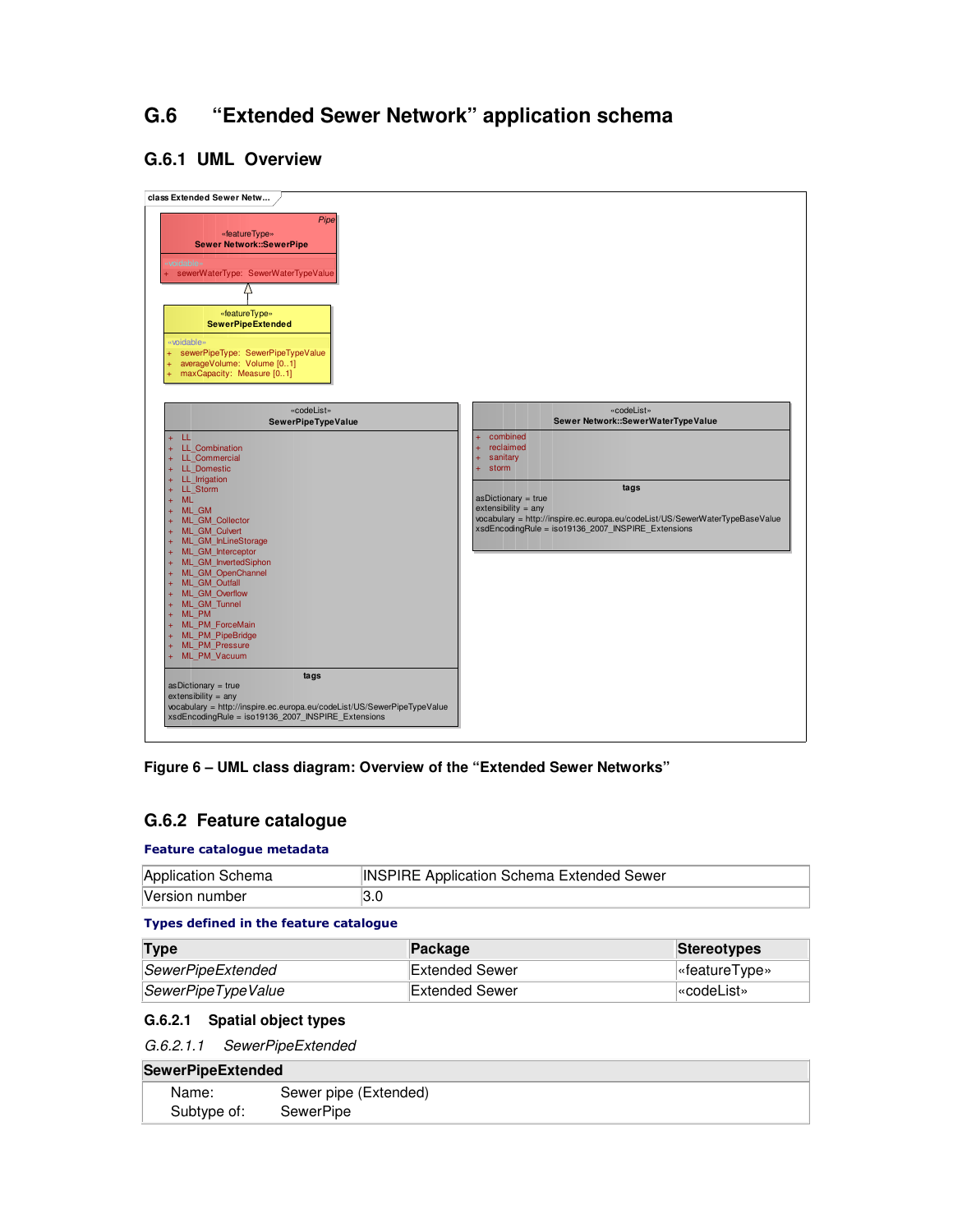#### **SewerPipeExtended**

| Definition:  | Extends the SewerPipe feature in the Core Utility Network Profile. |
|--------------|--------------------------------------------------------------------|
| Stereotypes: | «featureType»                                                      |

#### Attribute: sewerPipeType

| Value type:   | SewerPipeTypeValue  |
|---------------|---------------------|
| Definition:   | Type of sewer pipe. |
| Multiplicity: |                     |
| Stereotypes:  | «voidable»          |

#### Attribute: averageVolume

| Value type:   | Volume                      |
|---------------|-----------------------------|
| Definition:   | Average volume of the pipe. |
| Multiplicity: | 0.1                         |
| Stereotypes:  | «voidable»                  |

#### Attribute: maxCapacity

| Value type:   | Measure                       |
|---------------|-------------------------------|
| Definition:   | Maximum capacity of the pipe. |
| Multiplicity: | 0.1                           |
| Stereotypes:  | «voidable»                    |

#### **G.6.2.2 Code lists**

G.6.2.2.1 SewerPipeTypeValue

#### **SewerPipeTypeValue**

| Sewer pipe type value (Extended)                                                                                                                                   |
|--------------------------------------------------------------------------------------------------------------------------------------------------------------------|
| Codelist containing a classification of sewer pipe types.                                                                                                          |
| anv                                                                                                                                                                |
| http://inspire.ec.europa.eu/codelist/SewerPipeTypeValue                                                                                                            |
| The allowed values for this code list comprise any values defined by data<br>providers. Annex C includes recommended values that may be used by data<br>providers. |
|                                                                                                                                                                    |

#### **G.6.2.3 Imported types (informative)**

This section lists definitions for feature types, data types and enumerations and code lists that are defined in other application schemas. The section is purely informative and should help the reader understand the feature catalogue presented in the previous sections. For the normative documentation of these types, see the given references.

#### G.6.2.3.1 Measure

| Measure     |                                                               |                                                                                    |
|-------------|---------------------------------------------------------------|------------------------------------------------------------------------------------|
| Package:    | ProductionAndIndustrialFacilitiesExtension                    |                                                                                    |
| Reference:  |                                                               | INSPIRE Data specification on Production and Industrial Facilities [DS-D2.8.III.8] |
| Definition: | Declared or measured quantity of any kind of physical entity. |                                                                                    |

#### G.6.2.3.2 SewerPipe

| <b>SewerPipe</b> |                                                                                 |
|------------------|---------------------------------------------------------------------------------|
| Package:         | Sewer Network                                                                   |
| Reference:       | INSPIRE Data specification on Utility and Governmental Services [DS-D2.8.III.6] |
| Definition:      | A sewer pipe used to convey wastewater (sewer) from one location to another.    |

#### G.6.2.3.3 Volume

### **Volume**

| . . <del>.</del> |                  |  |
|------------------|------------------|--|
| aскage:          | Units of Measure |  |
|                  |                  |  |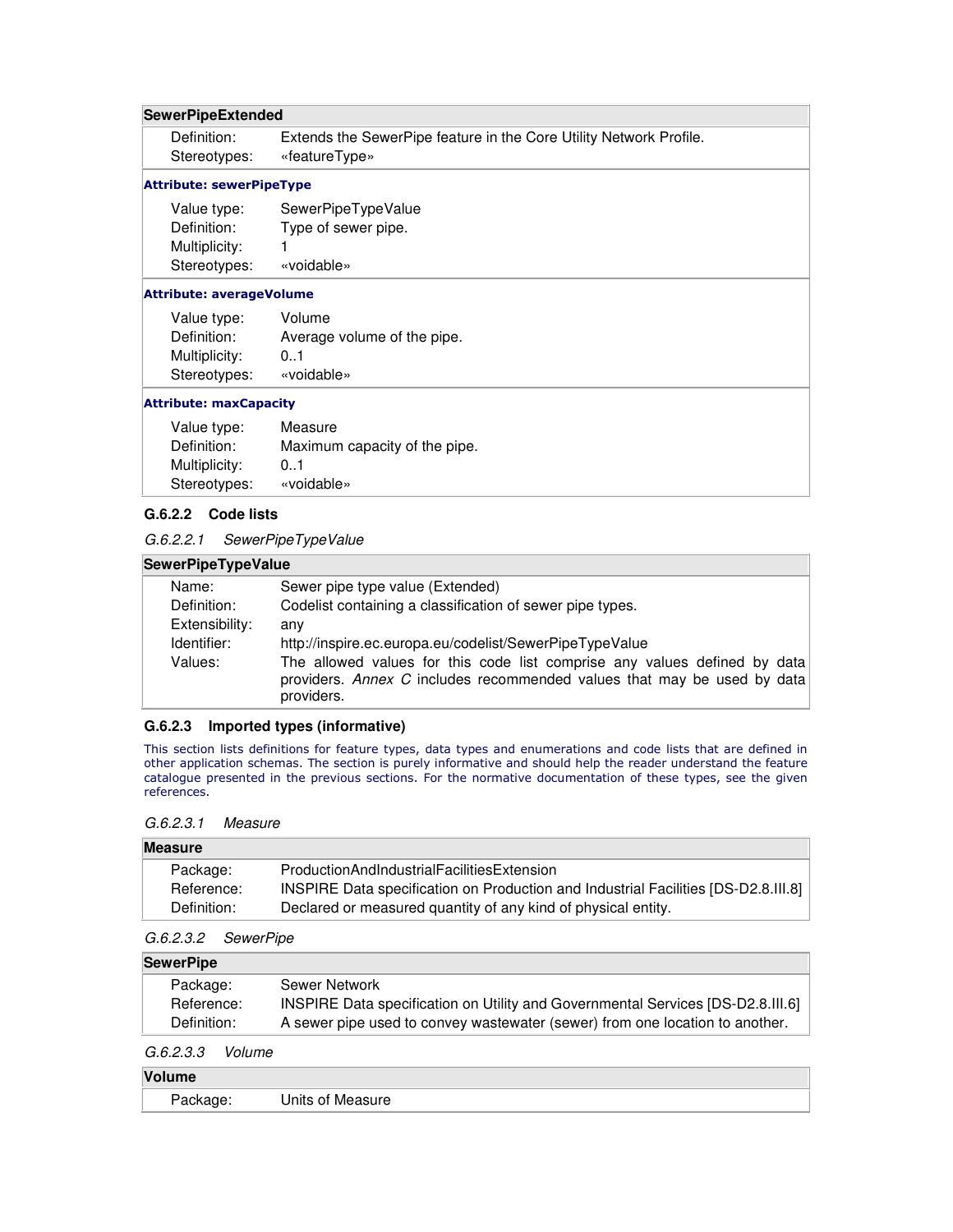| <b>Volume</b> |                                                                          |
|---------------|--------------------------------------------------------------------------|
| Reference:    | Geographic information -- Conceptual schema language [ISO/TS 19103:2005] |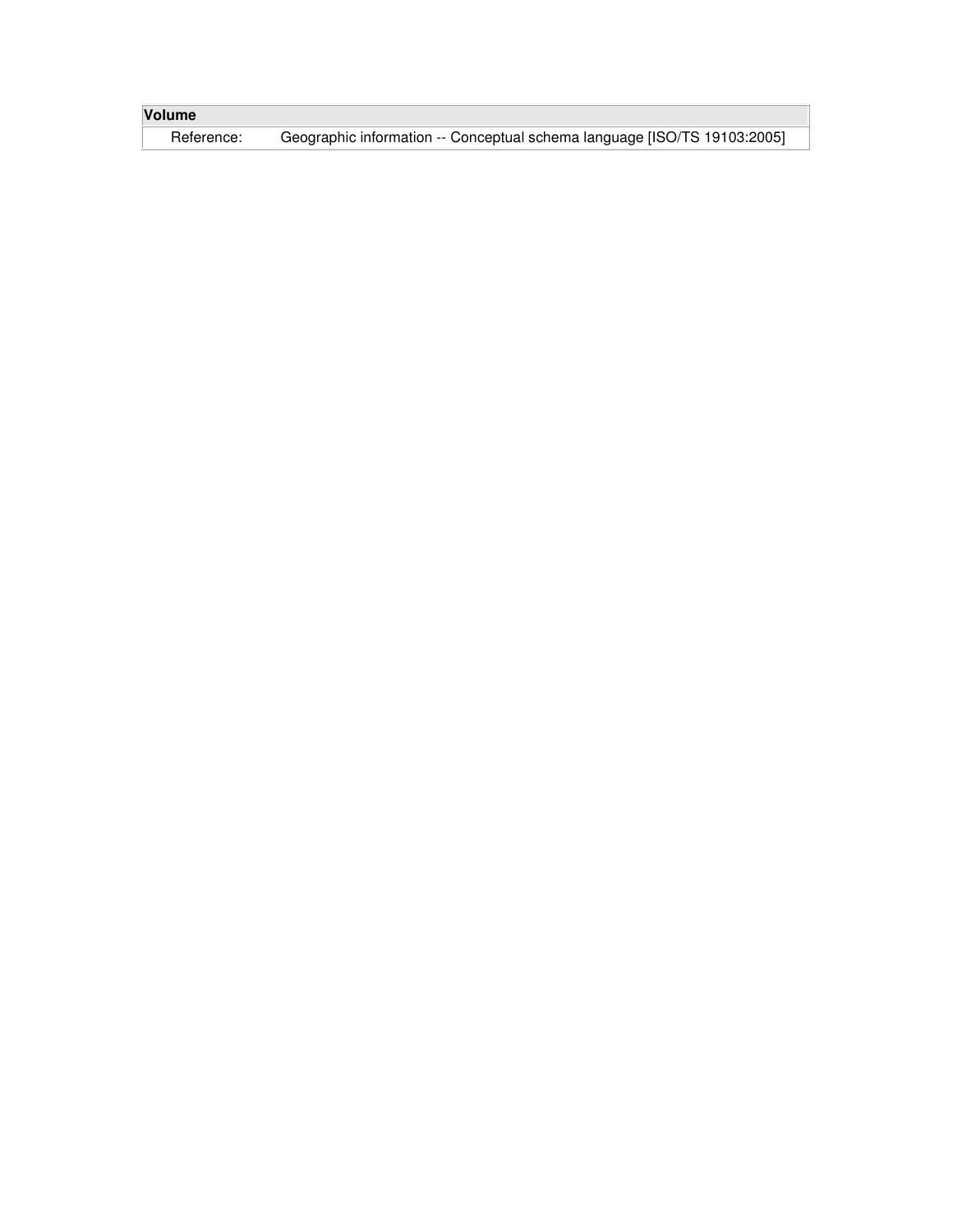## **Annex H**  (informative)

# **"Telecommunications Network" Application Schema**

## **H.1 UML Overview**



**Figure 1 – UML class diagram: Overview of the "Telecommunications Network"**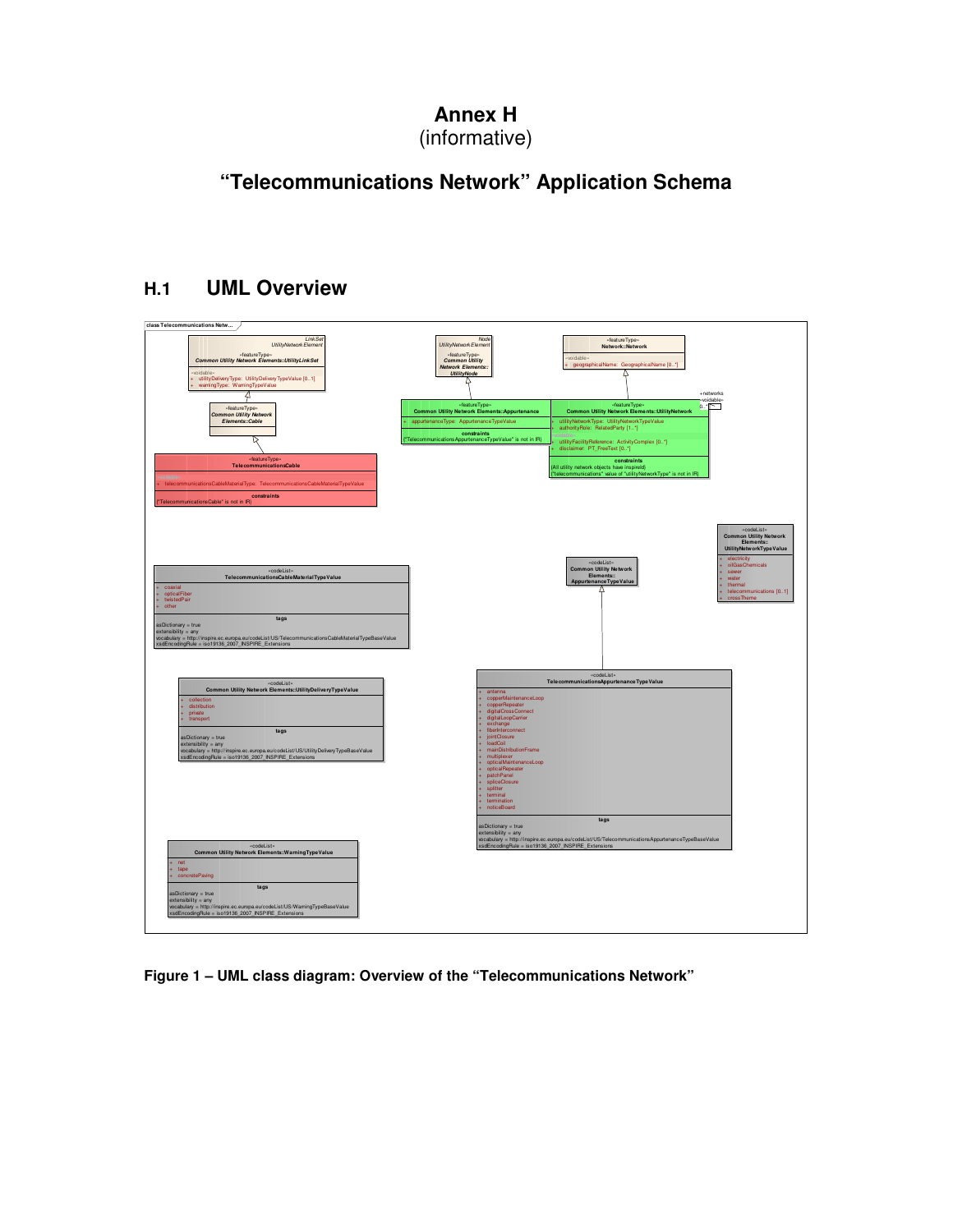## **H.2 Feature catalogue**

#### Feature catalogue metadata

| Application Schema | <b>INSPIRE Application Schema Telecommunications Network</b> |
|--------------------|--------------------------------------------------------------|
| Version number     | I3.0                                                         |

#### Types defined in the feature catalogue

| Type                                     | Package                    | <b>Stereotypes</b>               |
|------------------------------------------|----------------------------|----------------------------------|
| TelecommunicationsAppurtenanceTypeValue  | Telecommunications Network | l«codeList»                      |
| TelecommunicationsCable                  | Telecommunications Network | $\sqrt{\mathsf{``featureType*}}$ |
| TelecommunicationsCableMaterialTypeValue | Telecommunications Network | l«codeList»                      |

## **H.2.1 Spatial object types**

#### **H.2.1.1 TelecommunicationsCable**

| <b>TelecommunicationsCable</b> |                                                                                                                        |
|--------------------------------|------------------------------------------------------------------------------------------------------------------------|
| Name:                          | telecommunications cable                                                                                               |
| Subtype of:                    | Cable                                                                                                                  |
| Definition:                    | A utility link or link sequence used to convey data signals (PSTN, radio or<br>computer) from one location to another. |
| Stereotypes:                   | «featureType»                                                                                                          |
|                                | <b>Attribute: telecommunicationsCableMaterialType</b>                                                                  |
| Name:                          | telecommunications cable material type                                                                                 |
| Value type:                    | TelecommunicationsCableMaterialTypeValue                                                                               |
| Definition:                    | Type of cable material.                                                                                                |
| Multiplicity:                  |                                                                                                                        |
| Stereotypes:                   | «voidable»                                                                                                             |
|                                | <b>Constraint: "TelecommunicationsCable" is not in IR</b>                                                              |
| Natural                        |                                                                                                                        |
| language:                      |                                                                                                                        |
| OCL:                           |                                                                                                                        |

## **H.2.2 Code lists**

#### **H.2.2.1 TelecommunicationsAppurtenanceTypeValue**

|                | TelecommunicationsAppurtenanceTypeValue                                                                                                                            |
|----------------|--------------------------------------------------------------------------------------------------------------------------------------------------------------------|
| Name:          | telecommunications appurtenance type                                                                                                                               |
| Definition:    | Classification of telecommunication appurtenances.                                                                                                                 |
| Extensibility: | any                                                                                                                                                                |
| Identifier:    | http://inspire.ec.europa.eu/codelist/TelecommunicationsAppurtenanceTypeValue                                                                                       |
| Values:        | The allowed values for this code list comprise any values defined by data<br>providers. Annex C includes recommended values that may be used by data<br>providers. |
|                |                                                                                                                                                                    |

#### **H.2.2.2 TelecommunicationsCableMaterialTypeValue TelecommunicationsCableMaterialTypeValue**

| Name:          | telecommunications cable material type                                        |
|----------------|-------------------------------------------------------------------------------|
| Definition:    | Classification of telecommunications cable materials.                         |
| Extensibility: | anv                                                                           |
| Identifier:    | http://inspire.ec.europa.eu/codelist/TelecommunicationsCableMaterialTypeValue |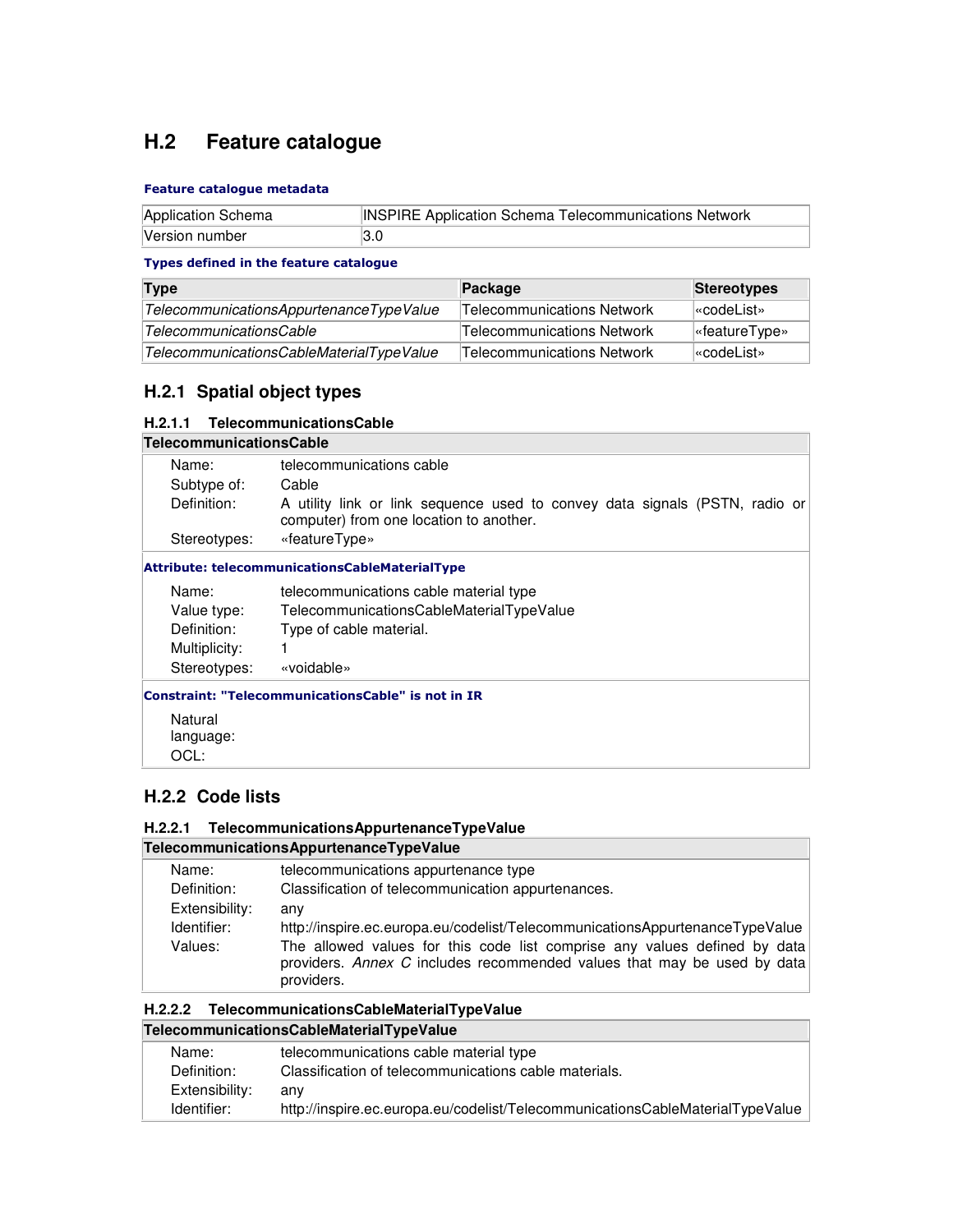#### **TelecommunicationsCableMaterialTypeValue**

| Values: | The allowed values for this code list comprise any values defined by data             |
|---------|---------------------------------------------------------------------------------------|
|         | providers. Annex C includes recommended values that may be used by data<br>providers. |

## **H.2.3 Imported types (informative)**

This section lists definitions for feature types, data types and enumerations and code lists that are defined in other application schemas. The section is purely informative and should help the reader understand the feature catalogue presented in the previous sections. For the normative documentation of these types, see the given references.

#### **H.2.3.1 Cable**

| Cable (abstract) |                                                                                                     |
|------------------|-----------------------------------------------------------------------------------------------------|
| Package:         | <b>Common Utility Network Elements</b>                                                              |
| Reference:       | INSPIRE Data specification on Utility and Governmental Services [DS-D2.8.III.6]                     |
| Definition:      | A utility link or link sequence used to convey electricity or data from one location<br>to another. |

## **H.3 INSPIRE-governed code lists**

## **H.3.1 Values of code list TelecommunicationsAppurtenanceTypeValue**

| Value                     | <b>Name</b>                   | <b>Definition</b>                                | <b>Description</b>                                                                                                                                                                                    | <b>Parent</b><br>value |
|---------------------------|-------------------------------|--------------------------------------------------|-------------------------------------------------------------------------------------------------------------------------------------------------------------------------------------------------------|------------------------|
| antenna                   | antenna                       | Antenna.                                         | An antenna (or aerial) is a transducer that<br>transmits or receives electromagnetic waves.<br>In other words, antennas convert<br>electromagnetic radiation into electric current,<br>or vice versa. |                        |
| copperMainte<br>nanceLoop | copper<br>Maintenance<br>Loop | Copper<br>(twisted-pair)<br>maintenance<br>loop. | A copper maintenance loop is a coil of slack<br>copper cable that is used to support future<br>joining or other maintenance activities.                                                               |                        |
| copperRepeat<br>er        | copper<br>Repeater            | Copper<br>repeater.                              | A copper repeater is copper line conditioning<br>equipment that amplifies the analog or digital<br>input signal.                                                                                      |                        |
| digitalCrossC<br>onnect   | digital Cross<br>Connect      | Digital cross<br>connect<br>(DXC).               | A digital cross connect is a patch panel for<br>copper cables that are used to provide digital<br>service. Fibers in cables are connected to<br>signal ports in this equipment.                       |                        |
| digitalLoopCa<br>rrier    | digital Loop<br>Carrier       | Digital loop<br>carrier (DLC).                   | A digital loop carrier is a device that<br>multiplexes an optical signal in to multiple<br>lower level digital signals. Fibers in cables are<br>connected to signal ports in this equipment.          |                        |
| exchange                  | exchange                      | Exchange<br>(switch).                            | The exchange (central office) is the physical<br>building used to house the inside plant<br>equipment (distribution frames, lasers,<br>switches etc).                                                 |                        |
| fiberInterconn<br>ect     | fiber<br>Interconnect         | Fiber<br>interconnect<br>(FIC).                  | A fiber interconnect terminates individual<br>fibers or establishes a connection between<br>two or more fiber cables. Fibers in cables are<br>connected to signal ports in the equipment.             |                        |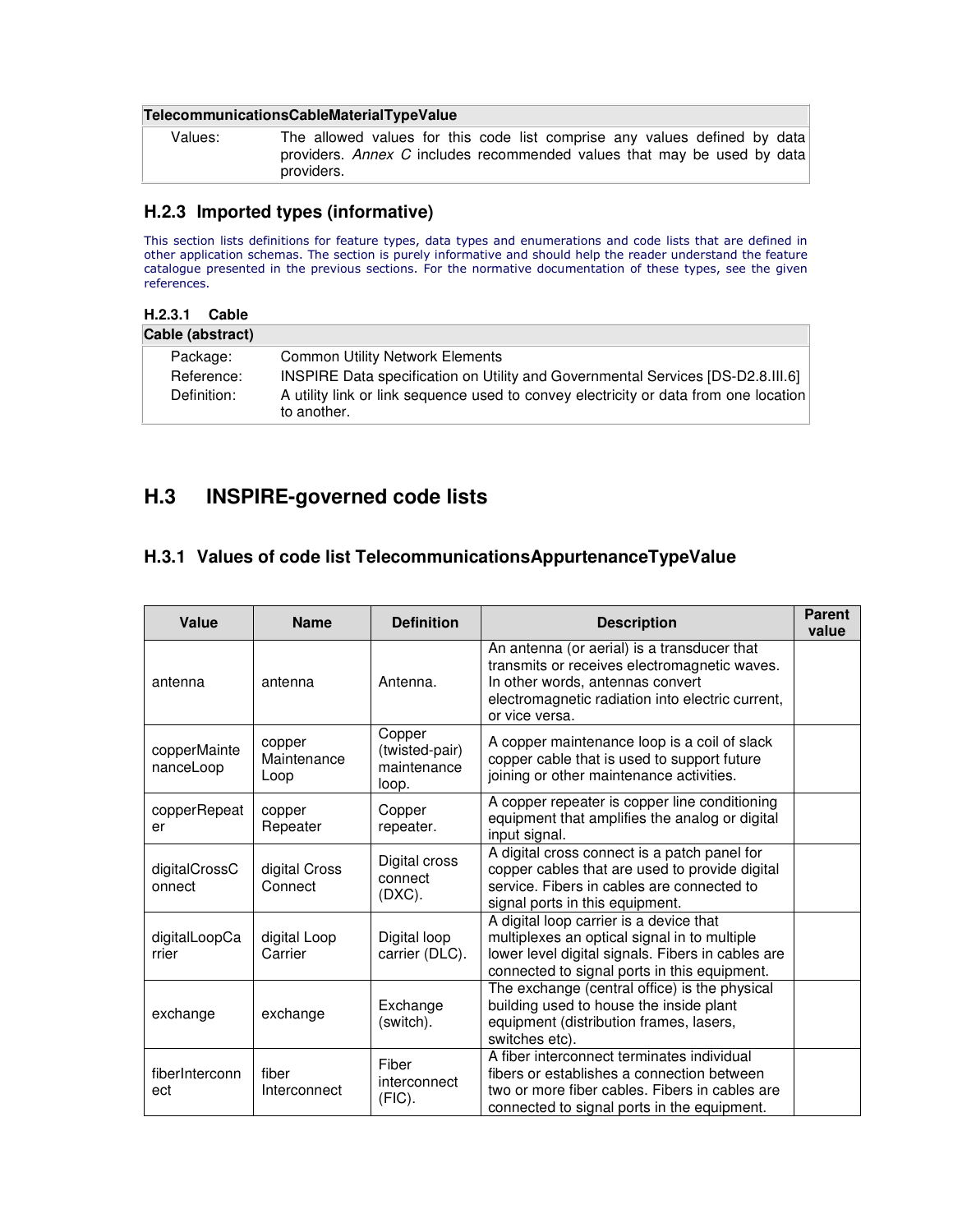| Value                      | <b>Name</b>                    | <b>Definition</b>                      | <b>Description</b>                                                                                                                                                                                                                                                                                                                                                                                                                                                                                                                                                                                                                                                                                                                                                                                                                                                                                                                         | <b>Parent</b><br>value |
|----------------------------|--------------------------------|----------------------------------------|--------------------------------------------------------------------------------------------------------------------------------------------------------------------------------------------------------------------------------------------------------------------------------------------------------------------------------------------------------------------------------------------------------------------------------------------------------------------------------------------------------------------------------------------------------------------------------------------------------------------------------------------------------------------------------------------------------------------------------------------------------------------------------------------------------------------------------------------------------------------------------------------------------------------------------------------|------------------------|
| jointClosure               | joint Closure                  | Joint closure<br>(copper of<br>fiber). | A protective joint closure for either copper or<br>fiber-optic cable joints. A cable joint consists<br>of spliced conductors and a closure.                                                                                                                                                                                                                                                                                                                                                                                                                                                                                                                                                                                                                                                                                                                                                                                                |                        |
| loadCoil                   | load Coil                      | Load coil.                             | A load coil is a copper line conditioning<br>equipment. Standard voice phone calls<br>degrade noticeably when the copper portion<br>of a phone line is greater than 18 kilofeet<br>long. In order to restore call quality, load coils<br>are inserted at specific intervals along the<br>loop.                                                                                                                                                                                                                                                                                                                                                                                                                                                                                                                                                                                                                                             |                        |
| mainDistributi<br>onFrame  | main<br>Distribution<br>Frame  | Main<br>distribution<br>frame (MDF).   | A main distribution frame is often found at the<br>local exchange (Central Office) and is used to<br>terminate the copper cables running from the<br>customer's site. The frame allows these<br>cables to be cross connected using patch<br>cords to other equipment such as a<br>concentrator or switch.                                                                                                                                                                                                                                                                                                                                                                                                                                                                                                                                                                                                                                  |                        |
| multiplexer                | multiplexer                    | Multiplexer<br>$(MUX)$ .               | A multiplexer is a device that combines<br>multiple inputs into an aggregate signal to be<br>transported via a single transmission channel.<br>Fibers in cables are connected to signal ports<br>in this equipment.                                                                                                                                                                                                                                                                                                                                                                                                                                                                                                                                                                                                                                                                                                                        |                        |
| opticalMainte<br>nanceLoop | optical<br>Maintenance<br>Loop | Optical<br>maintenance<br>loop.        | An optical maintenance loop is a coil of slack<br>fiber cable that is used to support future<br>splicing or other maintenance activities.                                                                                                                                                                                                                                                                                                                                                                                                                                                                                                                                                                                                                                                                                                                                                                                                  |                        |
| opticalRepeat<br>er        | optical<br>Repeater            | Optical<br>repeater.                   | An optical repeater is a device that receives<br>an optical signal, amplifies it (or, in the case<br>of a digital signal, reshapes, retimes, or<br>otherwise reconstructs it), and retransmits it<br>as an optical signal. Fibers in cables are<br>connected to signal ports in this equipment.                                                                                                                                                                                                                                                                                                                                                                                                                                                                                                                                                                                                                                            |                        |
| patchPanel                 | patch Panel                    | Patch panel.                           | A patch panel is device where connections<br>are made between incoming and outgoing<br>fibers. Fibers in cables are connected to<br>signal ports in this equipment.                                                                                                                                                                                                                                                                                                                                                                                                                                                                                                                                                                                                                                                                                                                                                                        |                        |
| spliceClosure              | splice Closure                 | Splice<br>closure.                     | A splice closure is usually a weatherproof<br>encasement, commonly made of tough<br>plastic, that envelops the exposed area<br>between spliced cables, i.e., where the<br>jackets have been removed to expose the<br>individual transmission media, optical or<br>metallic, to be joined. The closure usually<br>contains some device or means to maintain<br>continuity of the tensile strength members of<br>the cables involved, and also may maintain<br>electrical continuity of metallic armor, and/or<br>provide external connectivity to such armor<br>for electrical grounding. In the case of fiber<br>optic cables, it also contains a splice<br>organizer to facilitate the splicing process and<br>protect the exposed fibers from mechanical<br>damage. In addition to the seals at its seams<br>and points of cable entry, the splice closure<br>may be filled with an encapsulate to further<br>retard the entry of water. |                        |